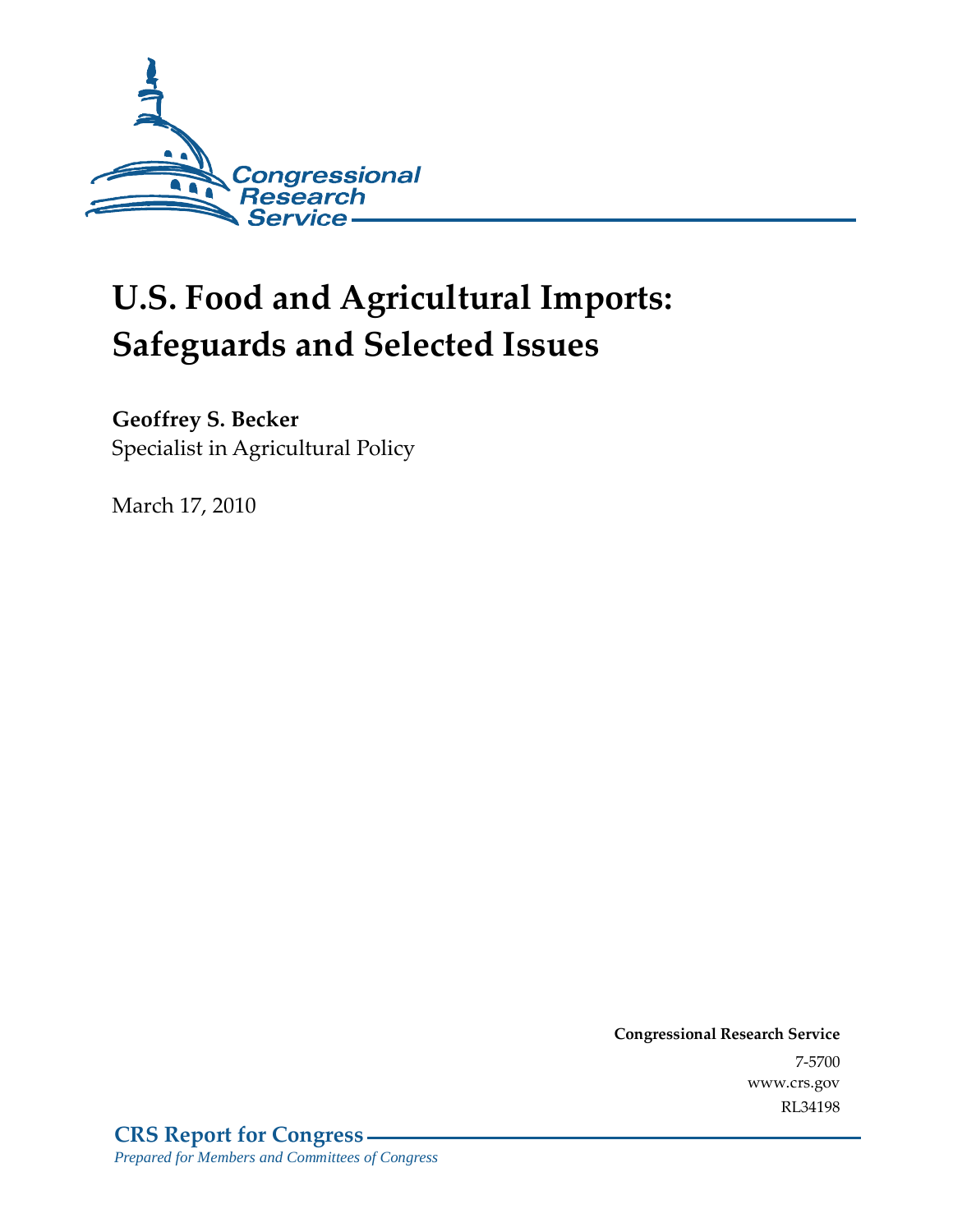# **Summary**

Does the U.S. safety system, first created at a time when most Americans obtained their foods domestically, adequately protect public health? What, if any, changes should be made to enhance the safety of food imports (which now constitute about 15% of U.S. food consumed generally but are much higher for some products such as seafood)? Critics argue that major reforms are necessary because the present programs are both poorly designed and inadequately funded to meet today's challenges. An opposing argument is that imported foods already are subject to the same safety standards as—and pose no greater hazards than—domestically produced foods. The issue of import safety was the focus of numerous congressional hearings and bills in the  $110<sup>th</sup>$ Congress, and remains high on the policy agenda of the 111<sup>th</sup> Congress.

Attention is now focused on two pending food safety bills, which seek to address the safety primarily of foods regulated by the U.S. Food and Drug Administration (FDA). The food inspection activities of the U.S. Department of Agriculture (USDA), which is responsible for meat and poultry safety, have not been targeted for changes by these bills. Both bills—H.R. 2749 by Representative Dingell, and S. 510 by Senator Durbin—seek tighter controls over imports, and both would require that imports be subject to certification systems whereby accredited third parties (such as foreign governments or others) might be tasked with assuring that imported food products meet U.S. food safety requirements. The bills variously would provide expedited entry for imports that meet additional standards; require preventive safety plans and more inspections, based on risk, of foreign as well as domestic facilities; and/or ban imports from foreign countries and facilities that refuse requests for U.S.-sponsored safety inspection, among other provisions.

The House cleared H.R. 2749 on July 30, 2009, after it had been amended and passed by the House Energy and Commerce Subcommittee on Health on June 10, 2009, and by the full committee on June 17, 2009. On the Senate side, the Committee on Health, Education, Labor, and Pensions reported an amended version of S. 510 on December 18, 2009.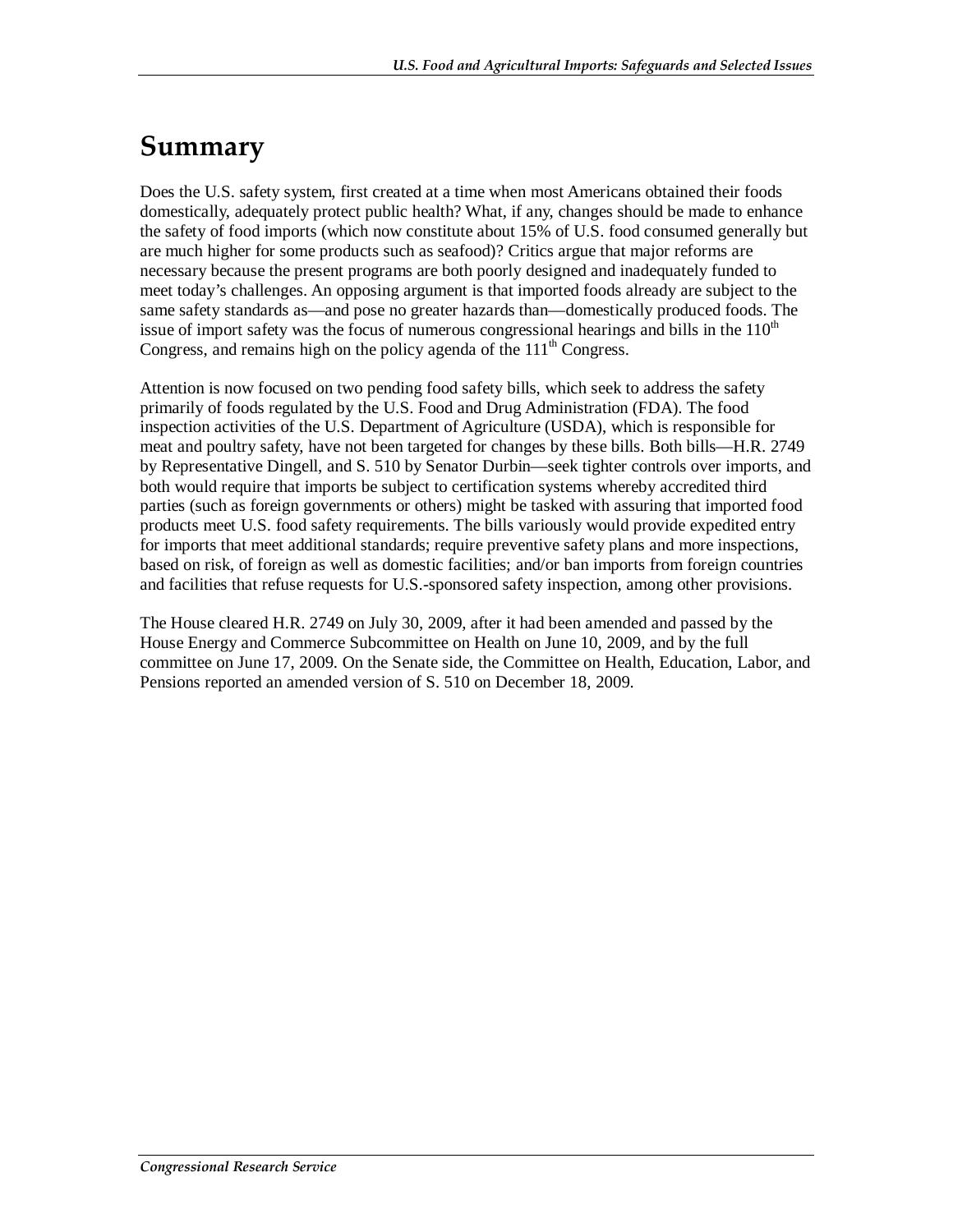# Contents

### **Tables**

| Table 2. Imported Meat and Poultry Products Presented for Inspection and Refused Entry, |  |
|-----------------------------------------------------------------------------------------|--|
|                                                                                         |  |

### Contacts

|--|--|--|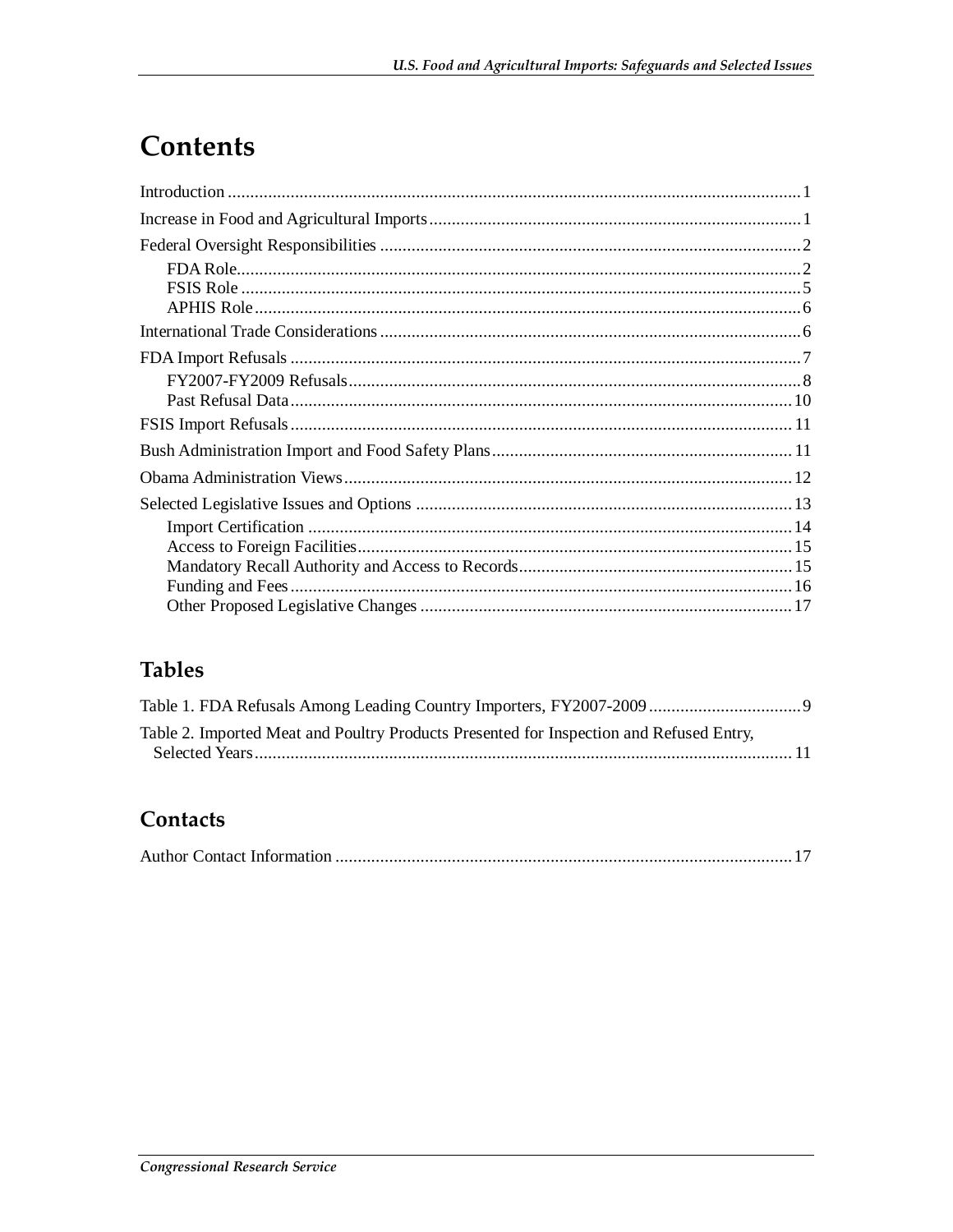# **Introduction**

Officials continue to assert that the U.S. food supply, including the portion imported, is among the safest in the world. One challenge has been the steady increase in imports, a result of globalization and consumer desire for a wider variety of foods year-round. With this growth have come new concerns about whether current federal programs sufficiently ensure the safety of these imports.

Import alerts in 2007 and 2008 targeting adulterated pet food ingredients, farmed seafood, and dairy products and ingredients, all from China, are among the incidents that have heightened interest in the issue. However, concerns about unsafe imports from other countries also have garnered attention in recent years.

Do U.S. safeguards, generally created at an earlier time when most Americans obtained their foods domestically, remain sufficient to protect public health? What, if any, changes should be made to enhance the safety of food imports? Critics argue that major reforms are necessary because the present programs are both poorly designed and inadequately funded to meet today's challenges. Those who oppose major changes assert that imported foods already are subject to the same safety standards as—and pose no greater hazards than—domestically produced foods. They also contend that smarter allocation of existing resources, and the food industry's own controls, can and should be capable of addressing any problems that arise.

The issue was explored at numerous congressional hearings in 2007 and 2008, and Members of the  $110<sup>th</sup>$  Congress introduced a variety of bills to modify or overhaul the current system, particularly the parts overseen by the U.S. Food and Drug Administration (FDA). (The U.S. Department of Agriculture oversees the safety of most meat and poultry; FDA all other foods). The House Energy and Commerce Committee and the Senate Health, Education, Labor, and Pensions (HELP) Committee have primary legislative jurisdiction over FDA, including its food safety activities.

In the  $111<sup>th</sup>$  Congress, several new legislative proposals emerged. On July 30, 2009, the full House cleared an amended version of one of these proposals, H.R. 2749, by Representative Dingell. The principal Senate food safety bill, S. 510 by Senator Durbin, was amended and approved by the HELP Committee on November 18, and reported on December 18,  $2009<sup>1</sup>$ 

# **Increase in Food and Agricultural Imports**

U.S. imports of agricultural and seafood products from all countries increased from 35.6 million metric tons (MMT) in FY1997 to 48.2 MMT in FY2007, a growth of 35%. The increase by value was 94%, from \$43 billion in FY1997 to \$83.6 billion in FY2007. Among the product categories that more than doubled in volume during the period were live animals, wine/beer, fruit/vegetable juices, wheat, coffee, snack foods, and various seafood products. Agricultural and seafood imports increased again in FY2008, to 50.7 MMT valued at \$93 billion, before declining to 49.2 MMT and \$86.7 billion in FY2009.<sup>2</sup> The United States' NAFTA (North American Free Trade

<sup>&</sup>lt;sup>1</sup> See also CRS Report R40443, *Food Safety: Selected Issues and Bills in the 111<sup>th</sup> Congress*, by Geoffrey S. Becker.

 $2$  U.S. Department of Agriculture (USDA), Foreign Agricultural Service (FAS), U.S. Trade Internet System, BICO (continued...)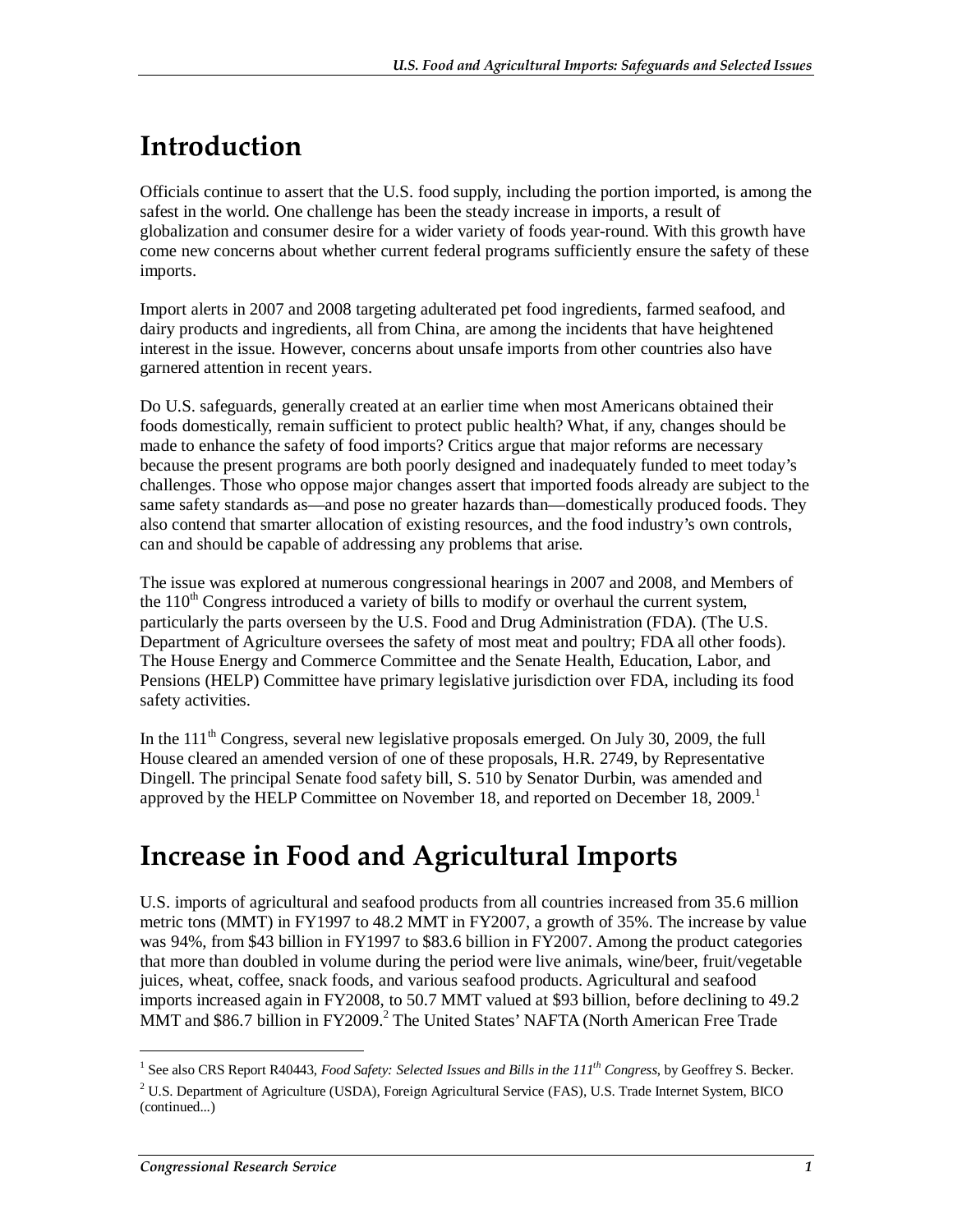Agreement) partners, Canada and Mexico, have been the largest suppliers of food, agricultural, and seafood imports, with a combined one-third share of total imports. The percentage share of all other leading importers was in the single digits. (**Table 1** lists the top 25 country suppliers.)

Not all agricultural imports enter the human food supply; some products are used as ingredients in pet food and animal feed, in manufactured goods (e.g., rubber), and in the nursery plant trade. Nonetheless, many consumers are obtaining a growing portion of their diets from overseas. In 2005, nearly 15% of the overall volume of U.S. food consumption was imported, compared with 11%-12% in 1995. The proportions (volume) for some food product categories were much higher: in 2005 as much as 84% of all U.S. fish and shellfish was imported (55% in 1995); 43% of all noncitrus fresh fruits (34% in 1995); 37% of all processed fruits (20% in 1995); and 54% of all tree nuts (40% in 1995).<sup>3</sup>

# **Federal Oversight Responsibilities**

Two federal agencies—USDA's Food Safety and Inspection Service (FSIS) and the U.S. Department of Health and Human Services' Food and Drug Administration (FDA)—are responsible for the majority of the total funding and staffing of the government's food regulatory system. For imports, FSIS relies on a very different regulatory system than FDA, including a differing approach to addressing equivalence, as described below. Also important are USDA's Animal and Plant Health Inspection Service (APHIS), which is responsible for protecting plant and animal resources from domestic and foreign pests and diseases, and the Department of Homeland Security (DHS), which is responsible for coordinating agencies' food security activities, including border inspections by DHS's U.S. Customs and Border Protection (CBP).<sup>4</sup>

### **FDA Role**

The FDA's food regulatory authority comes chiefly from the Federal Food, Drug, and Cosmetic Act (FFDCA), as amended  $(21 \text{ U.S.C. } 301 \text{ et seq.})$ .<sup>5</sup> This authority makes the agency responsible for the safety of virtually all domestic and imported articles used for food and drink, except meat and poultry (see "FSIS Role," below); these include animal as well as human foods. FDAregulated foods may be deemed adulterated or misbranded for a variety of statutorily prescribed reasons. For example, a food may be deemed adulterated if it contains an added poisonous or deleterious substance or an unsafe food additive or if the food was prepared, packed, or held under insanitary conditions whereby it may have become contaminated or may have been

<sup>(...</sup>continued)

<sup>(</sup>Bulk, Intermediate, and Consumer-Oriented) data.

<sup>&</sup>lt;sup>3</sup> USDA, Economic Research Service (ERS), unpublished data, obtained May 11, 2007. Other data including that provided by FDA indicate that the current percentage for seafood is somewhat lower than 84%.

<sup>&</sup>lt;sup>4</sup> In total, as many as 15 federal agencies administer at least 30 laws related to food safety. Also see CRS Report RS22600, *The Federal Food Safety System: A Primer*, by Geoffrey S. Becker.

<sup>&</sup>lt;sup>5</sup> Portions of this section and the following section are based on Olsson, Frank and Weeda, P.C., and The Food Institute, *Importing Food into the United States: A Regulatory Guide*, 2007. Data sources for this section, unless noted: David Acheson, Assistant Commissioner for Food Protection, U.S. Food and Drug Administration, testimony before the House Agriculture Committee, May 9, 2007; and House Appropriations Committee hearings on Agriculture Appropriations for various years.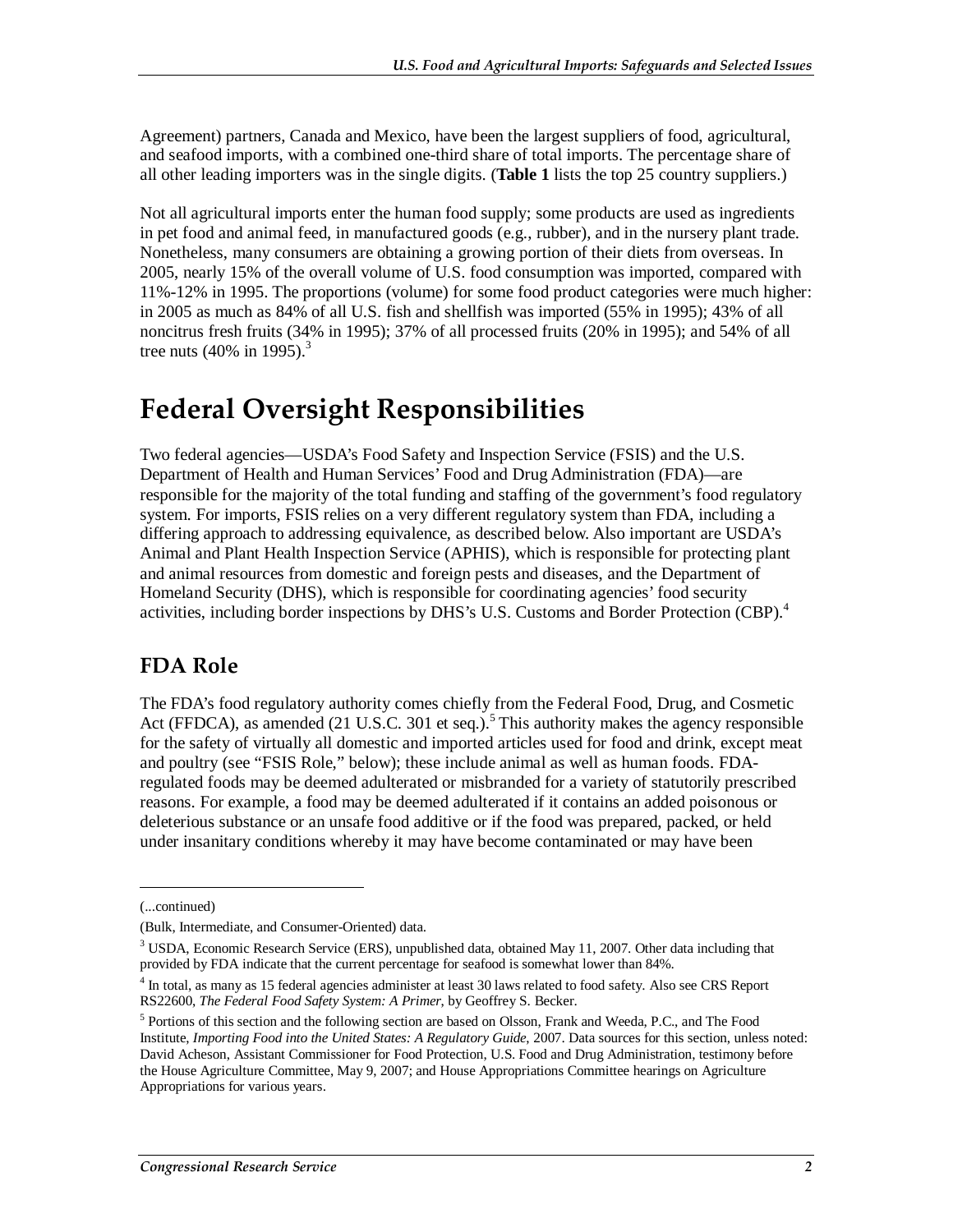rendered injurious to health.<sup>6</sup> Of approximately 60,700 domestic food facilities (such as manufacturers, warehouses, and shippers), FDA designates between 6,000 and 8,000 as "high risk," based on the types of foods they handle and/or past performance.<sup>7</sup> In general, FDA attempts to conduct annual inspections of these facilities; non-high risk establishments are inspected, on average, much less frequently.<sup>8</sup>

All domestic and foreign food manufacturing facilities must adhere to FDA's regulations on Good Manufacturing Practices (21 C.F.R. part 110), which address safe handling and plant sanitation. Exempt are establishments such as farms engaged solely in harvesting, storing, or distributing raw agricultural commodities normally cleaned or otherwise treated before consumption.

Section 801 of the FFDCA empowers the FDA to refuse entry to any food import if it "appears," based on a physical examination or otherwise, to be adulterated, misbranded, or in violation of the law.<sup>9</sup> In exercising its oversight, the agency relies on a system of prior notifications by importers and document reviews at points of entry (ports). Importers must have an entry bond and file a notification for every shipment. Import information is entered into FDA's database, the Operational and Administrative System for Import Support (OASIS). This system is to help inspectors to determine a shipment's relative risk and whether it needs closer scrutiny (i.e., a wharf or physical examination, and/or testing). FDA inspectors are to work closely with CBP officials on these tasks. $10$ 

If closer examination is not deemed necessary, FDA allows the product to enter U.S. commerce. A shipment found to be noncompliant is subject to a number of corrective actions, such as relabeling or reconditioning to bring it into compliance, refused entry, or even seizure and destruction. Sometimes, the agency subjects an import to "detention without physical examination,"<sup>11</sup> based on past history or other information indicating that it may be violative. Such detention compels the importer to demonstrate to FDA that the product is safe before it can enter U.S. commerce. Examples in 2007 were the detention of all Chinese plant protein products

1

8 For example, *FDA Science and Mission at Risk*, a November 2007 report prepared by a subcommittee of the FDA Science Board (the Commissioner's top advisory group) cited (on p. 21) an FDA estimate that "at most, it inspects food manufacturers once every 10 years." The March 11, 2009, Hubbard testimony suggested that many such facilities "never see an FDA inspector." Also, the FDA *Food Protection Plan* (November 2007) stated that there were over 136,000 registered domestic food facilities and approximately 189,000 foreign facilities that manufacture, process, pack, or hold food. These figures are inflated, because facilities engaged in more than one activity are counted multiple times. The *Food Protection Plan* is discussed later in this CRS report.

 $6$  21 U.S.C. § 342(a)(2).

<sup>7</sup> The higher estimate of high-risk facilities is from *Agriculture, Rural Development, Food and Drug Administration, and Related Agencies Appropriations for 2008*, Part 5, hearings before a Subcommittee of the Committee on Appropriations, House of Representatives,  $110^{th}$  Cong.,  $1^{st}$  sess. The lower estimate is from March 11, 2009, testimony before the House Energy and Commerce Subcommittee on Health by William Hubbard, former FDA Associate Commissioner for Policy and Planning, and Advisor, Alliance for a Stronger FDA.

 $9^9$  21 U.S.C. § 381(a).

<sup>&</sup>lt;sup>10</sup> The Public Health Security and Bioterrorism Preparedness and Response Act of 2002 (P.L. 107-188) greatly expands the prior notification requirements for FDA-regulated imported foods. It also now requires any imported or domestic facility that manufactures, processes, packs, or holds food for U.S. consumption to register with the FDA; farms and retail establishments are among those exempted. Further, the act requires records sufficient to identify the immediate supplier as well as the subsequent recipient of the product, among other provisions.

<sup>&</sup>lt;sup>11</sup> FDA's authority to detain without physically inspecting an article derives from 21 U.S.C. § 381(a), which states that FDA must refuse admission of certain imports into the United States "[i]f it appears from the examination of such samples *or otherwise*" that such samples are adulterated, misbranded, or otherwise in violation of the law (emphasis added).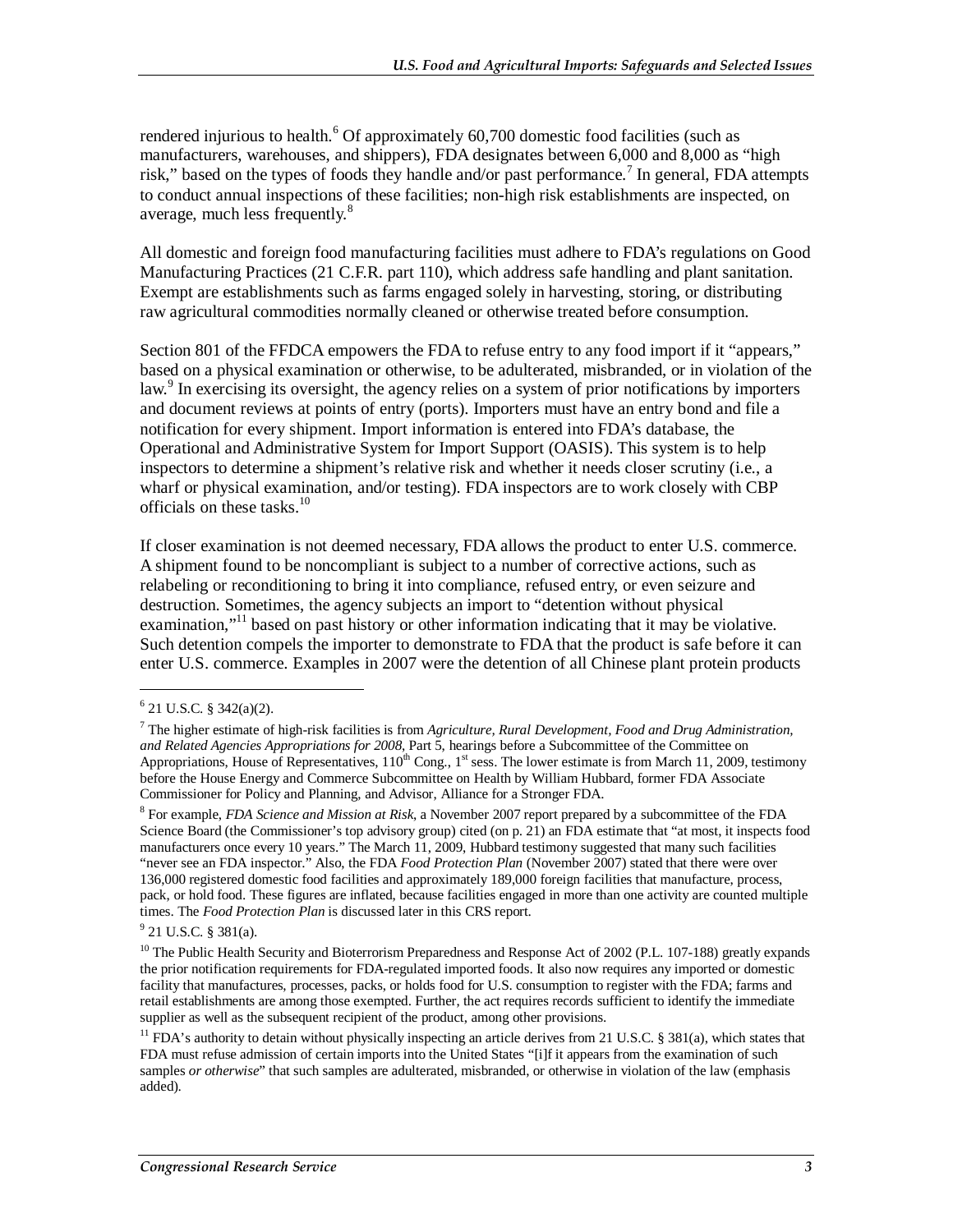(including wheat gluten and rice gluten, destined for pet foods) after some were found to contain melamine, an unapproved substance; and of all farm-raised seafood from China (specifically, shrimp, catfish, basa, dace, and eel) until the shippers of these products could demonstrate that they are free of unapproved drug residues. In 2008, the FDA issued a detention import alert for all milk products, milk-derived ingredients, and food products containing milk from China until they can demonstrate that they do not contain melamine or cyanuric acid.

The volume of FDA-regulated imports has increased substantially in the past decade. The agency recorded more than 8.2 million imported food "lines" in FY2007 compared with fewer than 2.8 million entry lines in FY1997. Just over 1% of these lines were physically examined and/or tested.<sup>12</sup> In 2007 congressional hearings, witnesses testified that 450 inspectors must cover more than 300 ports of entry.<sup>13</sup>

FDA's ability to operate within other countries appears to be limited. FDA can and does periodically visit foreign facilities to inspect their operations, but usually in response to a concern and only with the permission of the foreign government. Further, FDA asserts that it lacks the staff and funding to increase its presence overseas, regardless of whether it might have the legal authority to do so. FDA's Center for Food Safety and Applied Nutrition (CFSAN) had a budget of \$457 million and staff of 2,700 (full-time equivalent or FTE) in FY2007, of which \$298 million and 1,900 FTEs were in the field.<sup>14</sup> For FY2008, the FDA foods budget was \$577 million, which included a mid-year supplemental appropriation of \$67 million. The Omnibus Appropriations Act, 2009 (P.L. 111-8), provided an increase in the agency's foods budget to \$649 million. Congress again increased the FDA foods budget to approximately \$783 million in the FY2010 Agriculture and Related Agencies appropriations measure (P.L. 111-80).<sup>15</sup>

In a hearing before the House Agriculture Committee, FDA's chief food officer at the time testified that the agency theoretically has the authority to require equivalency for imports but that FDA's situation is significantly more complex than USDA's (the latter regulates fewer types of food products; see below). $^{16}$ 

CFSAN has stated on its website that it is "aggressively pursuing both informal and formal agreements with foreign government counterpart officials including Memoranda of Understanding for mutual recognition of equivalence of regulatory systems." Another FDA website lists nearly 100 "International Arrangements" with approximately 30 separate foreign entities, of which about a third appear to be directly food-related. Roughly a third of the food-

<sup>&</sup>lt;sup>12</sup> Source: FDA briefing for Senate staff, February 8, 2008. FDA FY2009 budget materials state that 94,743 import food field exams were conducted in FY2007. For definition of "line," see "FDA Import Refusals" later in this report.

<sup>&</sup>lt;sup>13</sup> See for example hearings held before subcommittees of the House Committee on Energy and Commerce, July 17, September 26, and October 11, 2007.

<sup>&</sup>lt;sup>14</sup> Source: *FDA Science and Mission at Risk*, report of the Subcommittee on Science and Technology, Prepared for the FDA Science Board, November 2007.

<sup>15</sup> Sources: CRS Report RL34638, *FDA FY2009 Appropriations*, coordinated by Susan Thaul; and CRS Report R40443, *Food Safety: Selected Issues and Bills in the 111th Congress*. See also CRS Report R40721, *Agriculture and Related Agencies: FY2010 Appropriations*, and CRS Report R40000, *Agriculture and Related Agencies: FY2009 Appropriations*, both coordinated by Jim Monke.

<sup>16 &</sup>quot;Officials defend federal response to melamine contamination," *Food Chemical News*, May 14, 2007. GAO had suggested in 1998 that border inspections alone were ineffective, but that FDA lacks the authority to mandate equivalency (RCED-98-103, *Food Safety: Federal Efforts to Ensure the Safety of Imported Foods Are Inconsistent and Unreliable*).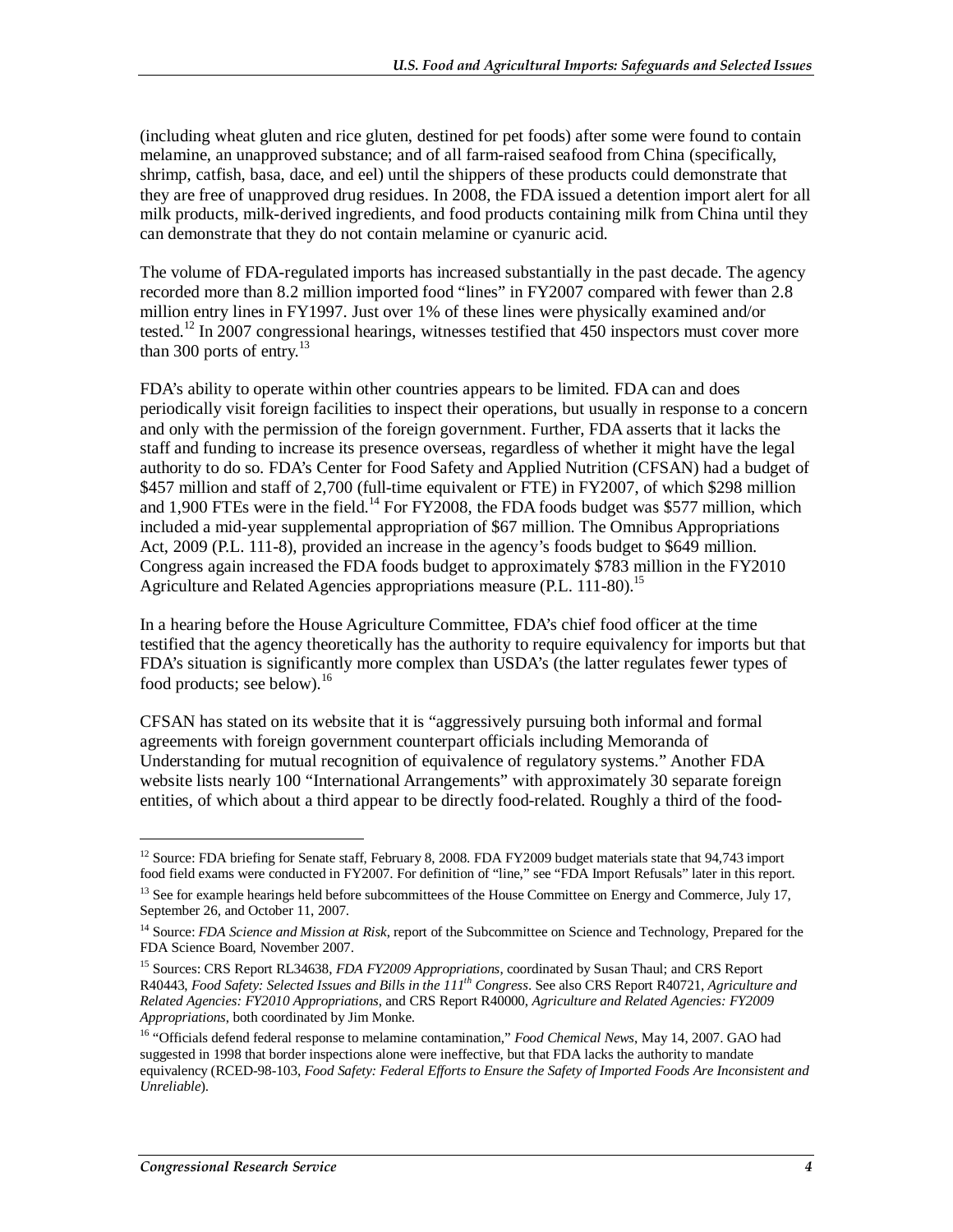related arrangements address aspects of shellfish or other seafood safety.<sup>17</sup> However, these are not the same as formal equivalency requirements (see "FSIS Role," below).

#### **FSIS Role**

FSIS regulates the safety and labeling of most domestic and imported meat and poultry, under the Federal Meat Inspection Act (FMIA) as amended (21 U.S.C. 601 et seq.) and the Poultry Products Inspection Act (PPIA) as amended  $(21 \text{ U.S.C. } 451 \text{ et seq.})$ .<sup>18</sup> Inspectors are to be present at all times in slaughter plants and for at least part of each day in establishments that further process meat and poultry products. They are to examine all animals destined for human food both before and after slaughter, and to ensure that plants are operating in a sanitary manner, under an FSISapproved safety plan.

Under Section 20 of the FMIA and Section 17 of the PPIA, FSIS also is responsible for determining the equivalence of other countries' meat and poultry safeguards. A foreign plant cannot ship products to the United States unless FSIS has determined that its country has a meat and/or poultry program that provides a level of protection that is at least equivalent to the U.S. system.<sup>19</sup> FSIS visits the exporting country to review its rules and regulations, meets with foreign officials, and accompanies them on visits to establishments. When a foreign program is approved, FSIS relies on that government to certify eligibility of, and to inspect, the establishments. FSIS periodically reviews foreign government documents and conducts on-site audits at least annually to verify continuing equivalence.

In addition, FSIS operates a reinspection program at 150 import houses located near approximately 35 border entry points. Agency inspectors review all import records, aided by a computerized sampling program, the Automated Import Information System (AIIS). This system generates inspectors' actual examination assignments based on what the agency believes to be the relative risks of particular product types and/or countries. It also can identify shipments that are to be denied reinspection because, for example, the foreign country or particular plant is not eligible to ship to the United States, or the product has not been certified to enter. Inspectors next are responsible for ensuring that all other imports are in acceptable condition, properly labeled, and accurately counted. This can include opening and physically examining boxes for physical defects, and collecting samples for laboratory testing for contaminants. FSIS can take a number of actions when violative products are found. Products that pass are released into interstate commerce; most are bulk products for further processing at U.S. plants, which are under continuous FSIS inspection. $^{20}$ 

Meat and poultry imports increased significantly from nearly 2.3 billion pounds presented for inspection in FY1996 to nearly 3.9 billion pounds in FY2007. Imports were lower in FY2008 and FY2009, at approximately 3.3 billion pounds and 3.4 billion pounds, respectively. FSIS estimated

<sup>&</sup>lt;sup>17</sup> The arrangements were accessed December 2008 at http://www.fda.gov/oia/default.htm.

<sup>&</sup>lt;sup>18</sup> FSIS inspects the major red meat and poultry species and their products; catfish was added to FSIS's responsibilities by the 2008 farm bill (P.L. 110-246; § 11016). FDA has jurisdiction over all meat and poultry not inspected by FSIS. The agencies share responsibility for egg safety, under the Egg Products Inspection Act, as amended (21 U.S.C. § 1031 *et seq*.). FSIS covers processed egg products; FDA covers most whole eggs.

 $19$  List of foreign establishments in the 34 eligible countries accessed November 2008 at http://www.fsis.usda.gov/ regulations\_&\_policies/Eligible\_Foreign\_Establishments/index.asp.

<sup>20</sup> See CRS Report RL32922, *Meat and Poultry Inspection: Background and Selected Issues*, by Geoffrey S. Becker.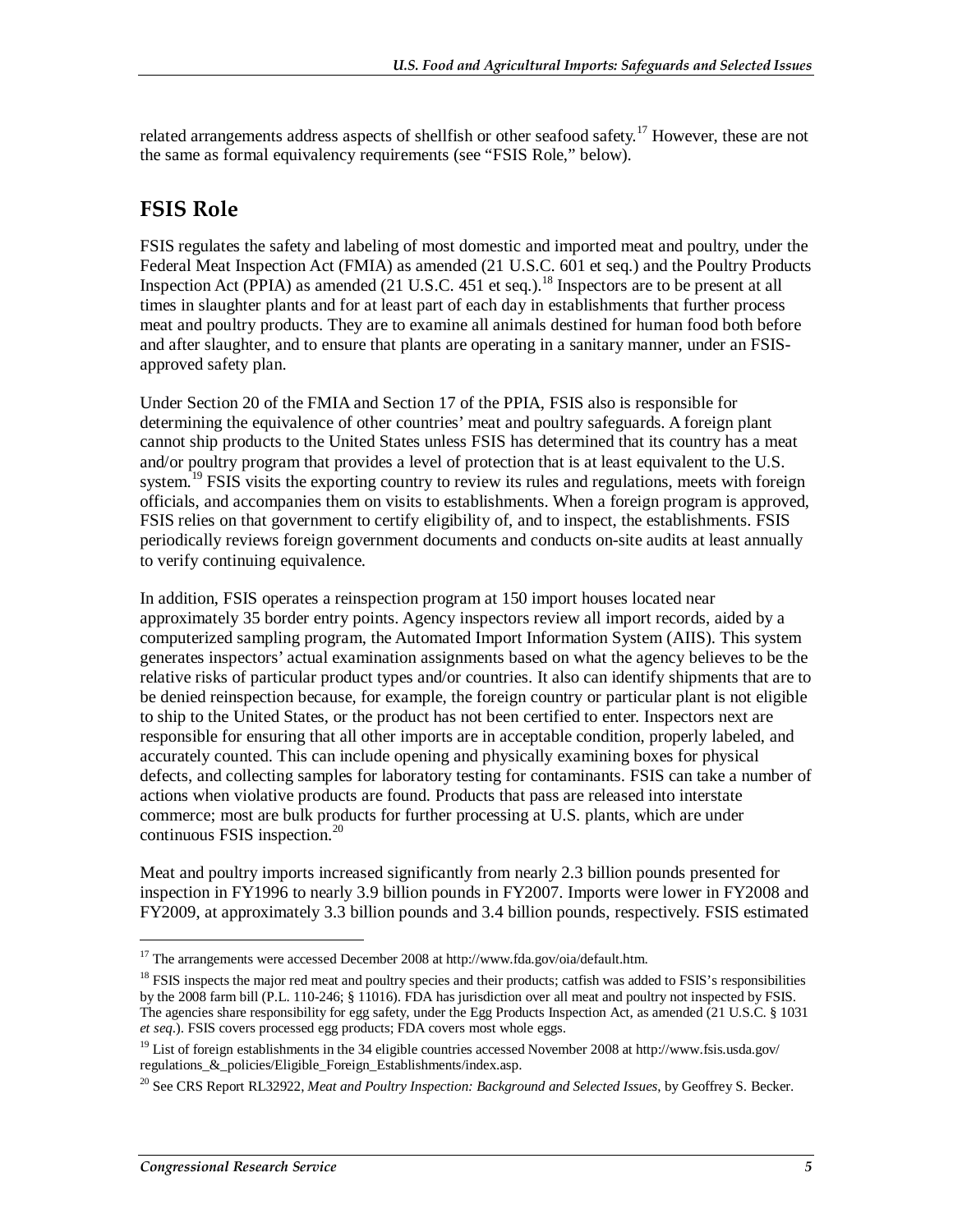that it physically had examined approximately 20% of all such imports in FY1996, compared with approximately 10% in more recent years (after implementation of the AIIS in the early 2000s). About 4% of imports undergo microbiological testing, according to USDA.<sup>21</sup>

In FY2008, FSIS had a total budget of approximately \$1 billion (appropriated and user fees) and a staff of 9,400, of which 7,800 were in about 6,300 meat and poultry plants nationwide. The agency's international food safety budget that year was approximately \$20 million, more than half of which went for border reinspections. Other portions were devoted to evaluating foreign programs and to facilitating U.S. exports. The total international staff numbered an estimated 150, although a significant number were assigned to non-border duties.<sup>22</sup> FSIS's FY2009 budget was more than \$1.1 billion (appropriated and user fees); this figure is expected to be somewhat higher in FY2010, at nearly \$1.3 billion.

### **APHIS Role**

Most meat and poultry imports also must be accompanied by a veterinary permit, which APHIS administers under authority of the Animal Health Protection Act (AHPA; 7 U.S.C. 8301 *et seq*.). Under the Plant Protection Act (PPA; 7 U.S.C. 7701 *et seq*.), APHIS also requires phytosanitary certificates for many plants and plant product imports, and more detailed import permits for most foreign fruits and vegetables. Both laws are intended to ensure that imports are free of foreign diseases or pests that would threaten U.S. animal or plant resources. APHIS's border inspection function was transferred to DHS by the Homeland Security Act of 2002 (P.L. 107-296), but APHIS maintains most other AHPA and PPA responsibilities.

# **International Trade Considerations**

U.S. food safety programs operate within the basic constraints of internationally accepted trade rules. Any newly adopted measures, such as those discussed later in this report, would likely be closely scrutinized by U.S. trading partners for their adherence to such agreements. More specifically, the United States is a signatory to multilateral trade rules which allow governments to adopt, unilaterally, any measures to protect human, animal, or plant life or health. In doing so, however, they are not to be discriminatory or used as disguised protectionism.

This principle was clarified in 1994 when most major trading nations including the United States adopted, along with other so-called Uruguay Round Agreements, the "Agreement on the Application of Sanitary and Phytosanitary (SPS) Measures." This document sets out the basic rules for ensuring that each country's food safety and animal and plant health laws and regulations are transparent, scientifically defensible, and fair. The United States also has signed, or is negotiating, numerous regional and bilateral free trade agreements (FTAs) that may contain SPS language. Such language in most of the FTAs generally references the signing parties' rights and obligations under the multilateral SPS agreement.

<sup>&</sup>lt;sup>21</sup> The percentage tested is from comments by Dr. Richard Raymond, Undersecretary for Food Safety, November 7, 2007, before the House Agriculture Subcommittee on Livestock, Dairy, and Poultry.

 $^{22}$  House Appropriations Committee hearings on agriculture appropriations for various years.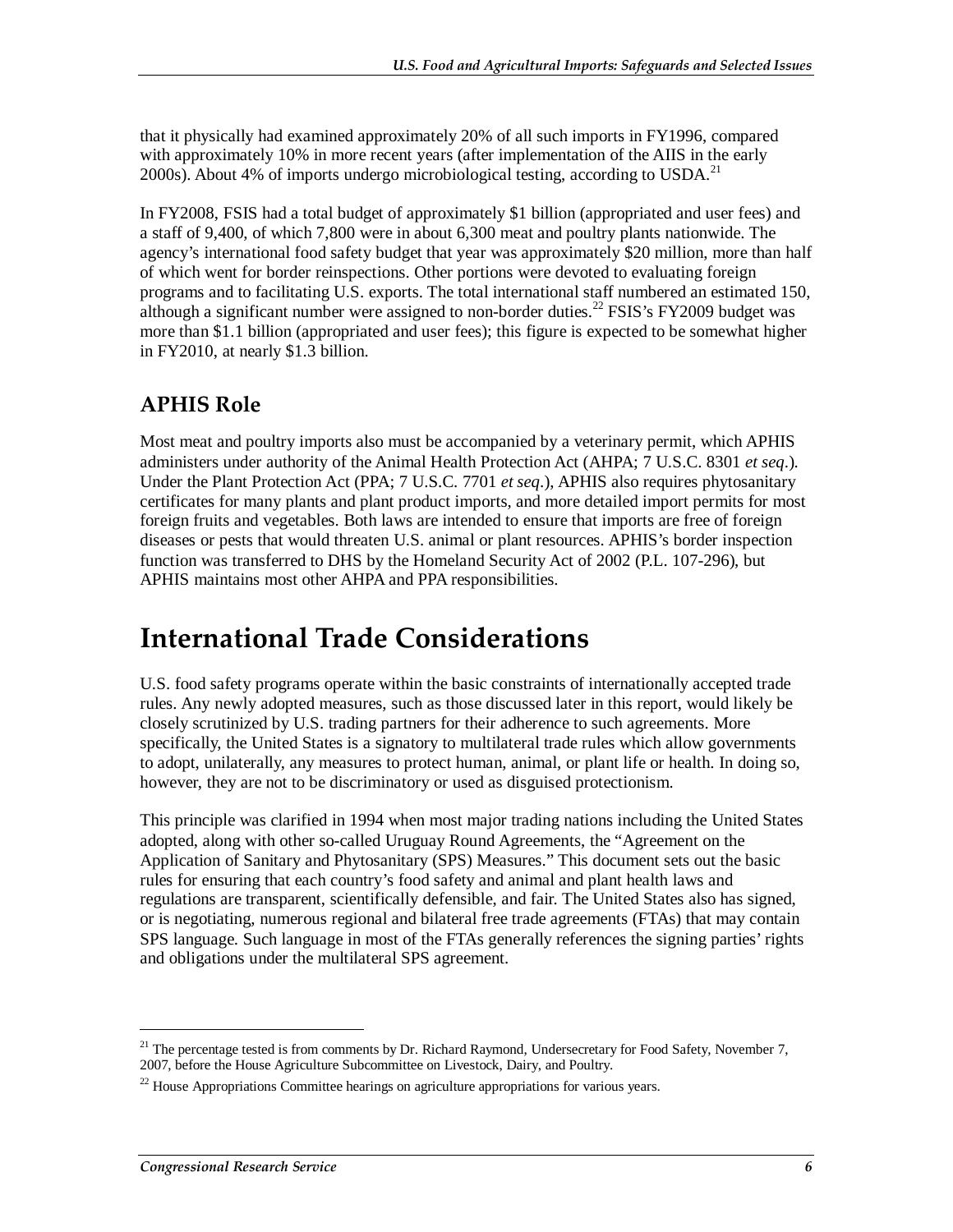The United States also participates in the three major international scientific bodies designated by the WTO to deal with SPS matters. One, the Codex Alimentarius Commission, focuses on human food safety. The others are the Office of International Epizootics (OIE) for animal health and diseases, and the International Plant Protection Convention (IPPC) for plant health. These bodies meet regularly to discuss threats to human and agricultural health, evaluate SPS-related disputes, and develop scientifically based SPS standards. Such standards can provide guidance for countries designing their own national SPS measures, and help resolve trade disputes.

Although U.S. and World Trade Organization (WTO) officials frequently cite the benefits of SPS cooperation under trade agreements, some, among them food safety and environmental advocacy organizations, have been skeptical. They have argued that implementation of the agreements can result in "downward harmonization" rather than upgraded health and safety standards. Defenders counter that trade rules explicitly recognize the right of individual nations to enact stronger protections than international guidelines if they believe they are appropriate and are justified by scientific risk assessment.<sup>23</sup>

Some have raised concerns about whether the language in the pending food safety bills has been appropriately drafted to avoid potential challenges by U.S. trading partners. For example, language has been added to S. 510 (but not to H.R. 2749) that nothing in the bill is to be construed in a manner inconsistent with trade agreements. Nonetheless, the European Union reportedly has raised concerns about a provision in S. 510, which states that when FDA conducts a review of a foreign country's food safety system, it must determine whether the country's food "meets or exceeds" the safety of U.S. foods. This may violate the SPS agreement which calls for "equivalence."<sup>24</sup>

### **FDA Import Refusals**

Using its OASIS data, the FDA compiles a monthly "Import Refusal Report" for food shipments that it rejects. Such products have to be either re-exported or destroyed by the importer. The agency posts these monthly refusal reports on its website, but does so only for the most recent 12 months, i.e., only one year's worth of refusals. (Also listed in the refusal reports, but not examined here, are other FDA-regulated products: drugs, medical devices, and vitamins.) CRS examined the data for FY2007, FY2008, and FY2009 (i.e., October through September of each year).

For each import line, the system provides the name of the source company and the reason for refusal. A "line" is a portion of an import shipment that is listed separately on that import's entry document. An item in a shipment must have a separate line if its tariff description differs from other items in that shipment. As noted earlier, the size of each shipment in the OASIS database varies. Therefore, it is not possible to calculate the volumes of products being rejected, either as an absolute quantity or as a proportion of total imports. Also, the types or categories of imports do not correspond directly to the categories reported through the USDA trade databases.

<sup>23</sup> These arguments are covered at greater length in CRS Report RL33472, *Sanitary and Phytosanitary (SPS) Concerns in Agricultural Trade*, by Geoffrey S. Becker.

<sup>24</sup> Source: "Fears Over Trade Linger After Senate Committee Reports Food Safety Bill," *Inside U.S. Trade*, November 25, 2009.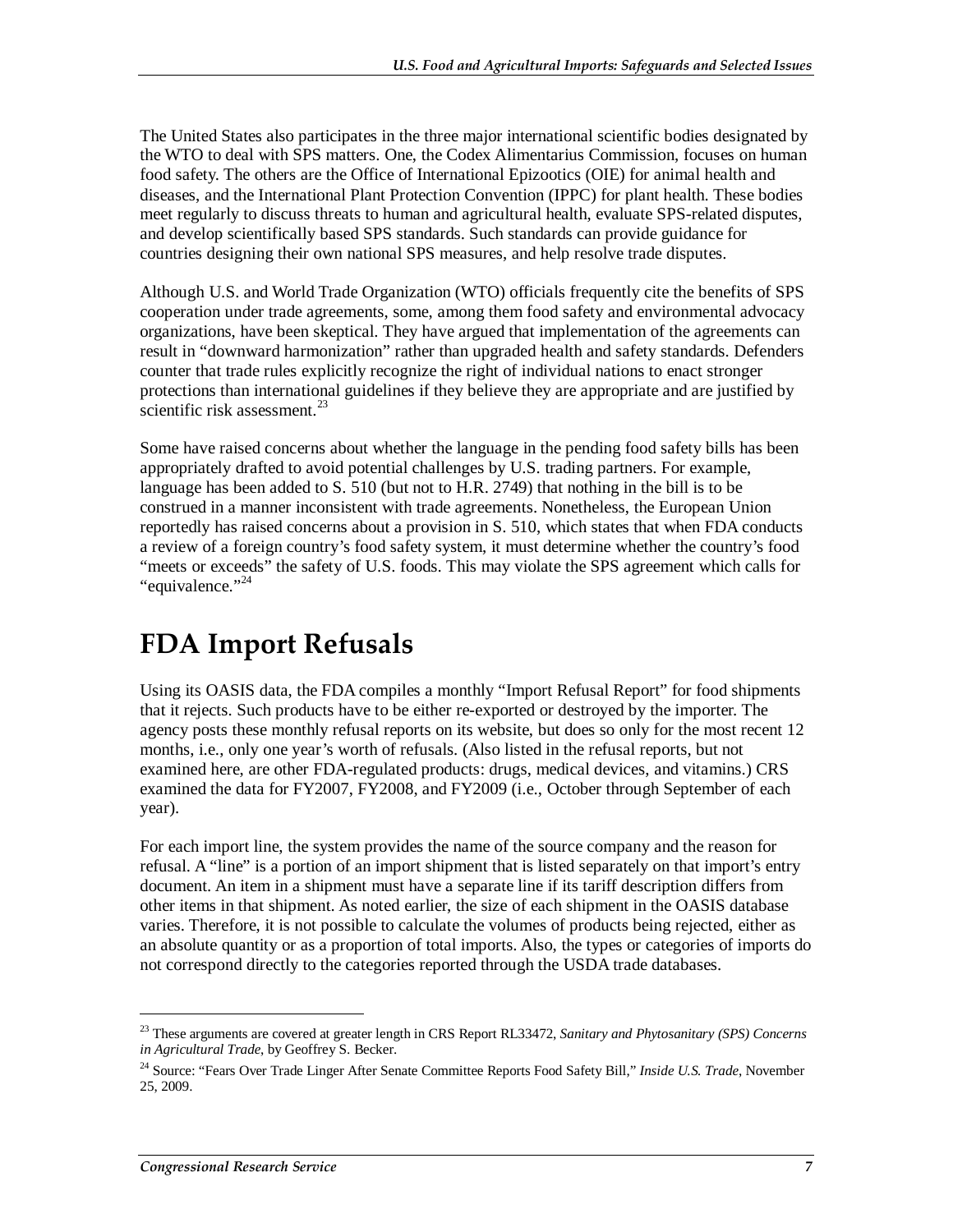Efforts are under way to improve the collection and use of FDA import data. The agency reported in late 2008 that it was working on an advanced screening system it calls the Predictive Risk-Based Evaluation for Dynamic Import Compliance Targeting (PREDICT). FDA began to implement the new system in September 2009, starting in its Los Angeles district, with the intention of having it in place nationally sometime in 2010. In a February 2010 speech, FDA Commissioner Hamburg cited two primary benefits of the new system: automatically flagging potentially risky shipments, and giving lower risk scores to "more innocuous materials," which FDA can then clear more rapidly. She stated that PREDICT:

considers everything from whether a product is intrinsically risky—raw seafood falls into this category—to information we've acquired from previous examinations of shippers or producers. We can even add information on things like floods, hot weather or market conditions that suggest whether a particular shipment is at risk of being spoiled or shoddy. These and other factors are added up to give a risk score—and the riskiest items are the ones are investigators will check  $first.<sup>25</sup>$ 

Elsewhere, Section 1009 of the Food and Drug Administration Amendments Act of 2007 (P.L. 110-85) now requires an annual report to Congress on the number and amount of FDA-regulated food products imported by country and type of food, the number of inspectors and inspections performed, and aggregated data on inspection findings, including violations and enforcement actions.<sup>26</sup>

#### **FY2007-FY2009 Refusals**

Mindful of limitations of the OASIS data, CRS prepared a tabulation of the refusals, focusing on nearly 40 categories of FDA-regulated food and food-related products. For the entire period from FY2007 through FY2009, FDA logged a total of more than 27,000 refusals. This represents a fraction of one percent of the many millions of lines entered into OASIS during the same period. The countries involved in the most refusals were Mexico, with nearly 3,700; India, with more than 3,000; and China, with more than 2,300. (See **Table 1**.)

It is important to note that a higher relative number of refusals does not necessarily indicate that one country's products are less safe, or its food safety system less rigorous, than that of another country. The country simply might be a more important source of U.S. agricultural and/or seafood imports. Mexico, for example, is the second most important exporter to the United States. On the other hand, Canada, which exports more food and agricultural products to the United States than any other country, had fewer refusals than a number of countries with fewer imports in dollar value. India's import value ranked  $16<sup>th</sup>$  during the FY2007-FY2009 period, but its shipments (as measured by lines) were more frequently refused U.S. entry than those of most other countries.

By industry, vegetables/vegetable products and seafood products appear to have been the most frequently refused products from all countries generally. Fruits/fruit products from all countries accounted for the next highest number of refusals, followed by candy products, and then spices/flavors/salts. Many refused fruit and vegetable products originated in the Dominican

<sup>&</sup>lt;sup>25</sup> "FDA and the American Public: The Safety of Foods and Medical Products in the Global Age," remarks of Dr. Margaret Hamburg, FDA Commissioner of Food and Drugs, at the Center for Strategic and International Studies, February 4, 2010. More information on PREDICT can be accessed at http://www.fda.gov/ForIndustry/ImportProgram/ ucm172743.htm.

 $26$  Other food safety provisions in the law affect imported as well as domestic foods.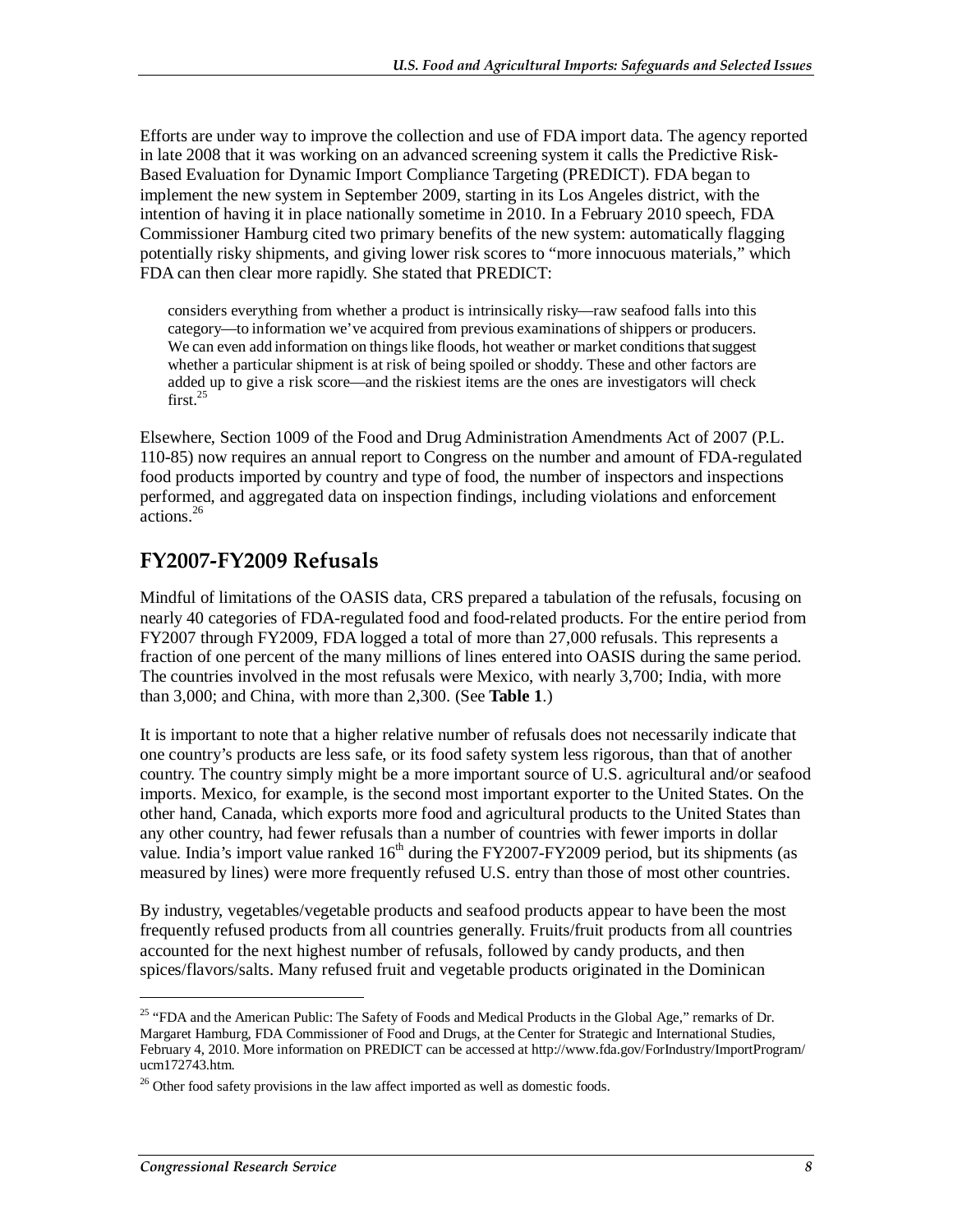Republic, Mexico, or other Latin American and Caribbean nations; a frequently cited reason was pesticides. Bacterial contamination (e.g., Salmonella) or filthy condition was cited numerous times. Fish and shellfish were refused for a variety of reasons, often for bacteria, filthy condition, and/or veterinary drug residues. These products most frequently appear to have originated in Asian countries, not only China but also Vietnam, India, Bangladesh, and others.

| Country         | <b>U.S. Import</b><br><b>Share (Value)</b> | <b>U.S. Import</b><br>Share (%) | <b>FDA Refusals</b><br>(no. lines) | % Of All FDA<br><b>Refusals</b> |
|-----------------|--------------------------------------------|---------------------------------|------------------------------------|---------------------------------|
| I. Canada       | 54.541                                     | 20.7                            | 928                                | 3.4                             |
| 2. Mexico       | 33.452                                     | 12.7                            | 3,693                              | 13.7                            |
| 3. China        | 15.337                                     | 5.8                             | 2,334                              | 8.6                             |
| 4. Thailand     | 10.649                                     | 4.0                             | 709                                | 2.6                             |
| 5. Indonesia    | 9.463                                      | 3.6                             | 1,071                              | 4.0                             |
| 6. Italy        | 9.151                                      | 3.5                             | 766                                | 2.8                             |
| 7. Chile        | 8.872                                      | 3.4                             | 123                                | 0.5                             |
| 8. Brazil       | 7.693                                      | 2.9                             | 262                                | 1.0                             |
| 9. Australia    | 7.681                                      | 2.9                             | 69                                 | 0.3                             |
| 10. Ireland     | 6.815                                      | 2.6                             | 10                                 | $\ast$                          |
| II. Netherlands | 6.470                                      | 2.5                             | 132                                | 0.5                             |
| 12. France      | 6.377                                      | 2.4                             | 422                                | 1.6                             |
| 13. New Zealand | 5.542                                      | 2.1                             | 22                                 | 0.1                             |
| 14. Colombia    | 5.113                                      | 1.9                             | 164                                | 0.6                             |
| 15. Malaysia    | 4.760                                      | 1.8                             | 172                                | 0.6                             |
| 16. India       | 4.690                                      | 1.8                             | 3,051                              | 11.3                            |
| 17. Vietnam     | 4.231                                      | 1.6                             | I, I84                             | 4.4                             |
| 18. Ecuador     | 4.031                                      | 1.5                             | 140                                | 0.5                             |
| 19. Guatemala   | 3.990                                      | 1.5                             | 318                                | 1.2                             |
| 20. Costa Rica  | 3.753                                      | 1.4                             | 44                                 | 0.2                             |
| 21. Argentina   | 3.730                                      | 1.4                             | 128                                | 0.5                             |
| 22. Germany     | 3.599                                      | 1.4                             | 67                                 | 0.2                             |
| 23. Spain       | 3.539                                      | 1.3                             | 209                                | 0.8                             |
| 24. Philippines | 2.996                                      | 1.1                             | 650                                | 2.4                             |
| 25. Peru        | 2.498                                      | 0.9                             | 220                                | 0.8                             |
| World Total     | 263.427                                    | 100.0                           | 27,011                             | 100.00                          |

| Table 1. FDA Refusals Among Leading Country Importers, FY2007-2009 |  |  |  |
|--------------------------------------------------------------------|--|--|--|
|--------------------------------------------------------------------|--|--|--|

(value of agricultural and seafood in billion U.S. dollars)

**Source:** Prepared by CRS based on FAS BICO Import Commodity Aggregations (first three columns) and FDA OASIS data (last two columns).

**Notes:** A line is all or part of a shipment of no uniform size, so care should be used in attempting any comparisons between countries, or between a country's import value and its number of refused lines. Asterisk (\*) denotes less than one-tenth of one percent.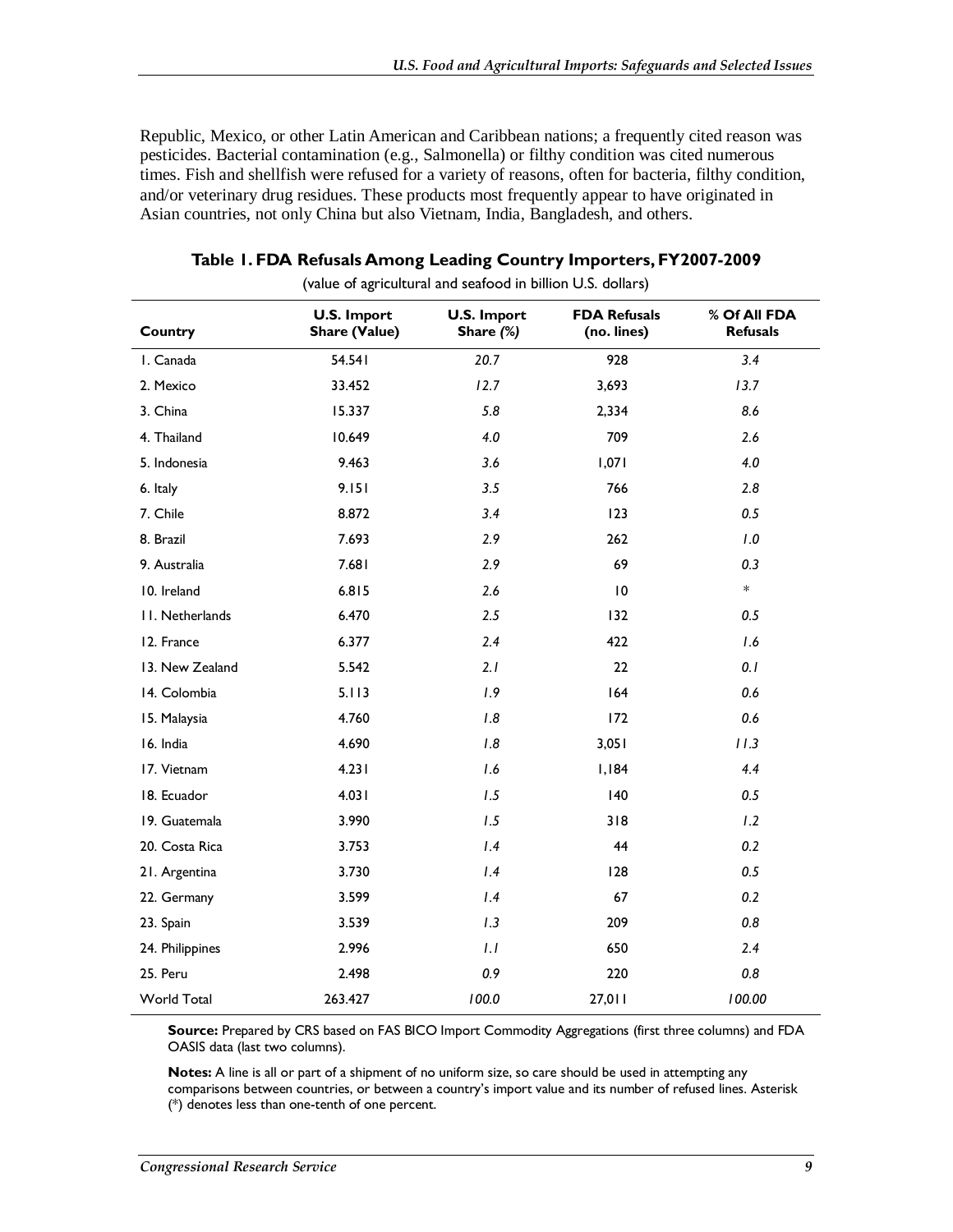A 2007 report by Food and Water Watch analyzed the FDA OASIS refusals of seafood in more detail, and for all calendar years from 2002 to 2006. Among its findings were that more than 70% of all imported seafood products were processed. More than 20% of all seafood refusals were due to Salmonella, of which 40% were shrimp. It also observed that more seafood is being refused for veterinary drug residues.<sup>27</sup>

Many refusals of all food types also appear to be due to concerns about mislabeling, failure to register, or failure to document that the product complied with safe manufacturing practices (e.g., using a system of hazard analysis and critical control points, or HACCP, for low acid canned foods or seafoods).

#### **Past Refusal Data**

A more extensive analysis of the OASIS data was published in September 2008 by USDA's Economic Research Service (ERS).<sup>28</sup> ERS examined seven years of FDA refusals of food import shipments, by industry group and by type of violation, which totaled 70,369 violations. Because of differing time periods, and somewhat differing methods of counting and classifying OASISreported refusals, the CRS and ERS findings are not directly comparable, but do appear to reach parallel conclusions. Also, the ERS study did not classify refusals by country.

The ERS study found that more than half of all food safety or other violations of FDA law during the seven-year period were among three food categories: vegetables and vegetable products (20.6% of total violations), fishery and seafood products (20.1%), and fruits and fruit products (11.7%). The most common violations were unsafe pesticides for vegetables and vegetable products, filth (unsanitary) for both fishery and seafood products and fruits and fruit products, and unregistered processes for canned foods from all three categories.

Overall, misbranding or lack of appropriate labeling accounted for 33% of the 70,369 violations, and adulteration or safety and packaging integrity violations for 65%. "Adulteration violations pose a wide range of food safety risks, from less severe risks, such as an insect in cooked soup, to immediate risks to human health, like botulism in canned food. The data indicate that the most common adulteration violations were for the appearance of filth in a food product and failure to file information or register a specified process."<sup>29</sup>

Although the study revealed recurring problems in certain types of imported foods, it did "not indicate the actual level or distribution of food safety risk ... because FDA's process for selecting shipments for inspection or other administrative actions is not random," the authors wrote. "In essence, import refusals highlight food safety problems that appear to recur in trade and where the FDA has focused its import alerts and monitoring efforts. $\cdot^{30}$ 

<sup>27</sup> Food and Water Watch, *Import Alert: Government Fails Consumers, Falls Short on Seafood Inspections*, May 2007. Last accessed on the Internet on April 16, 2008, at http://www.foodandwaterwatch.org/press/publications/reports/ import-alert.

<sup>28</sup> Jean C. Buzby, Laurian J. Unnevehr, and Donna Roberts, *Food Safety and Imports: An Analysis of FDA Food-Related Import Refusal Reports* (EIB-39), USDA, ERS, September 2008.

<sup>29</sup> *Food Safety and Imports: An Analysis of FDA Food-Related Import Refusal Reports,* pp. iii-iv*.* The report contains tables and accompanying discussion breaking out these violations in greater detail.

<sup>30</sup> *Food Safety and Imports: An Analysis of FDA Food-Related Import Refusal Reports,* p. iii.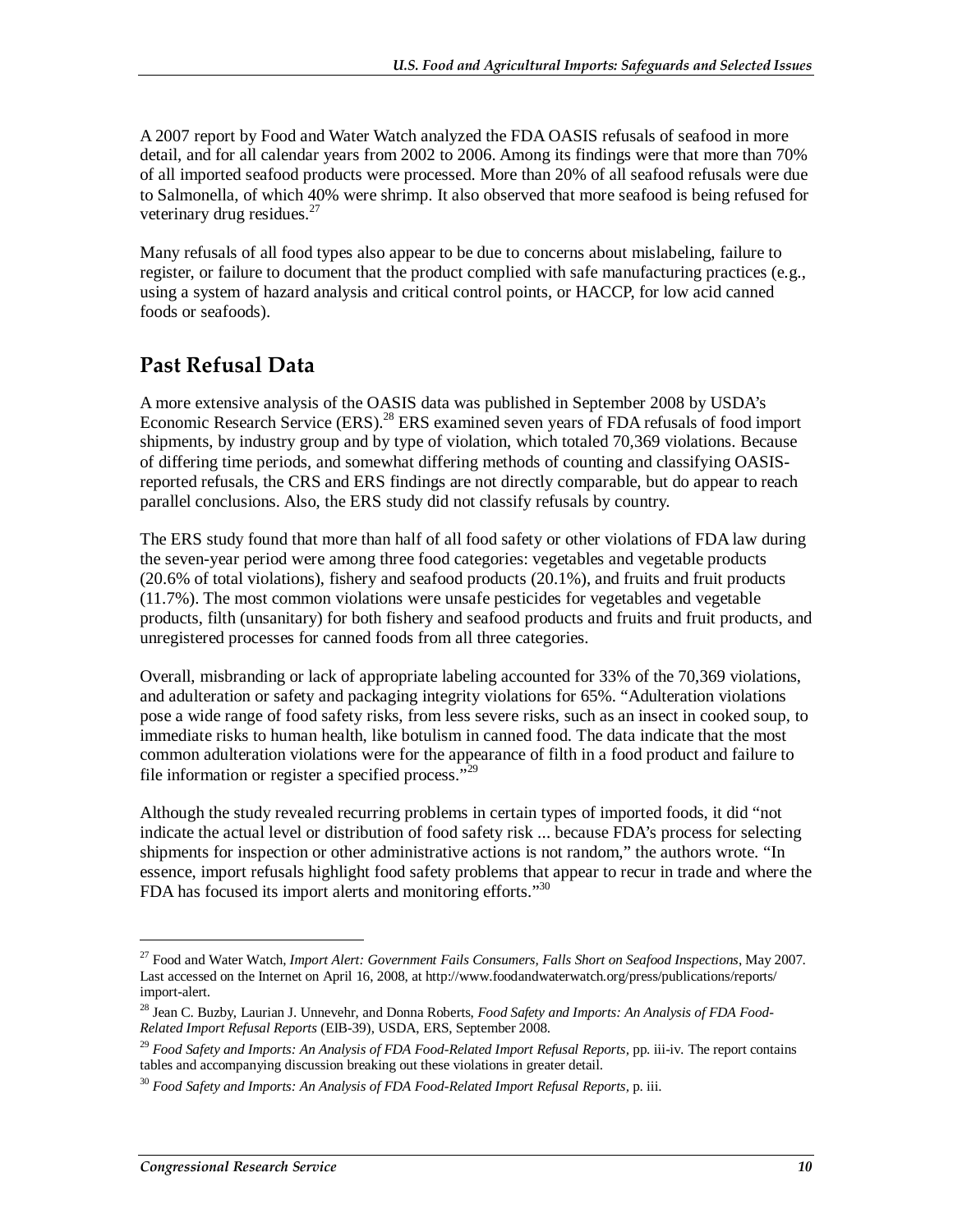# **FSIS Import Refusals**

FSIS makes available through its website quarterly enforcement reports summarizing the actions it has taken to ensure that unsafe, unwholesome, and improperly labeled products do not reach consumers. **Table 2** shows the total volume of meat and poultry products presented for import reinspection and how much was refused entry into the country for several recent fiscal years ranging from 0.19% to 0.35% of total shipments.

| (thousands of pounds) |                  |                               |                     |  |
|-----------------------|------------------|-------------------------------|---------------------|--|
| <b>Fiscal Year</b>    | <b>Presented</b> | <b>Rejected/Refused Entry</b> | <b>Pct. Refused</b> |  |
| 2005                  | 4,303,345        | 14,081                        | 0.33                |  |
| 2006                  | 3,888,188        | 12,312                        | 0.32                |  |
| 2007                  | 3,897,098        | 9.207                         | 0.24                |  |
| 2008                  | 3,273,517        | 11,624                        | 0.35                |  |
| 2009                  | 3,398,480        | 6,602                         | 0.19                |  |

#### **Table 2. Imported Meat and Poultry Products Presented for Inspection and Refused Entry, Selected Years**

**Source:** USDA/FSIS, various *Quarterly Enforcement Reports*, accessed December 16, 2009, at http://www.fsis.usda.gov/Regulations\_&\_Policies/Quarterly\_Enforcement\_Reports/.

**Note:** The figures are based on an entirely different database and inspection regimen than the figures for FDA in **Table 1** and therefore are not comparable.

# **Bush Administration Import and Food Safety Plans**

The Bush Administration had released, on November 6, 2007, two separate but related reports on how it wanted to improve food import safety. The broader of the two covered the safety of most imports for consumers, including but not limited to food. This *Action Plan for Import Safety* was prepared for the President by the Interagency Working Group on Import Safety.<sup>31</sup> The other report was FDA's *Food Protection Plan,* which focused on food, whether imported or domestically produced, and which contained recommendations for food imports that generally parallel those in the broader report. $32$ 

Both plans were oriented toward assessing and prioritizing risks regardless of where they occur (starting with a product's origin), and preventing rather than waiting for problems to occur. Both plans appeared to rely heavily on cooperation with others, including private industry stakeholders and foreign governments, to assure safety, but they also would require some new regulations and, in a number of areas, new legislative authorities, which would affect importers as well as others.

Critics, among them the Government Accountability Office (GAO), consumer organizations, and the chair of the House Appropriations Subcommittee on Agriculture, complained that the Bush Administration had failed to provide enough details on the various initiatives, including their

 $31$  Accessed April 16, 2008, at http://www.importsafety.gov/report/actionplan.pdf.

 $32$  Accessed April 16, 2008, at http://www.fda.gov/oc/initiatives/advance/food/plan.html.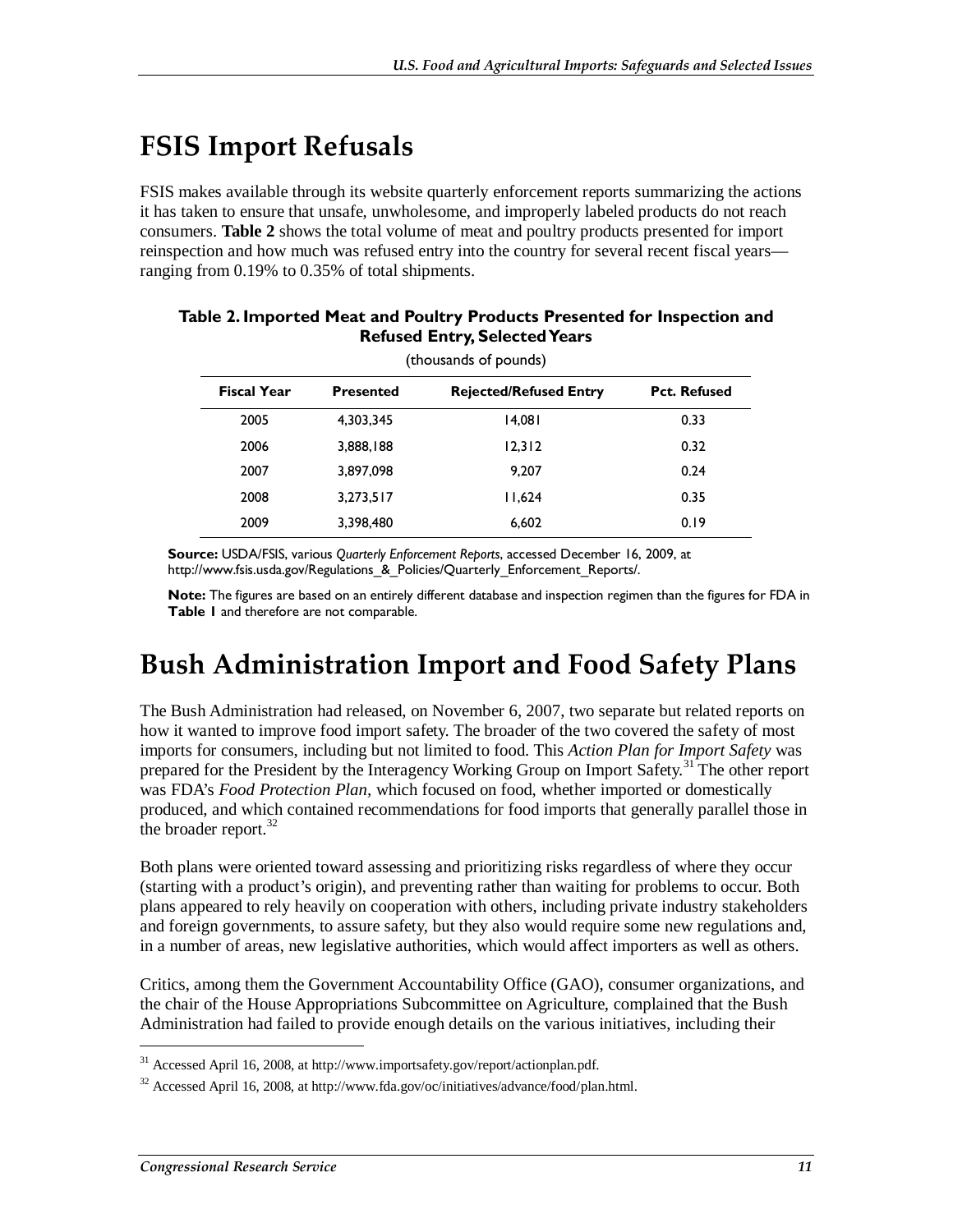costs and how they intended to implement them. Some criticized both the food safety and import plans as largely a collection of objectives, lacking resources and/or enforcement controls to be effective, or otherwise inadequate. Nonetheless, the FDA released, in early December 2008, a one-year progress report on its plan, taking note of a number of accomplishments. Consumer advocacy organizations expressed skepticism about FDA's progress and again challenged the basic plan itself, which, they asserted, does not fundamentally change a flawed U.S. food safety system. Specifically, they questioned the potential impacts of opening offices in China and other countries. Suggesting that the offices "might be window dressing," one consumer advocate expressed uncertainty about whether China will cooperate with U.S. officials there.<sup>33</sup> A food safety expert indicated that to be more effective, those officials should be skilled at, and tasked with, conducting inspections, for example. $34$ 

# **Obama Administration Views**

President Obama, in his March 14, 2009, weekly radio address, called the food safety system a "hazard to public health." He announced a Food Safety Working Group of Cabinet secretaries and senior officials "to advise me on how we can upgrade our food safety laws for the  $21<sup>st</sup>$  century; foster coordination throughout government; and ensure that we are not just designing laws that will keep the American people safe, but enforcing them." He asked for the group's recommendations "as soon as possible."<sup>35</sup>

On July 7, 2009, the working group announced a number of steps the Administration was taking under existing authorities to improve oversight and reiterated that it would continue to work with Congress on needed legislative changes. Obama Administration officials also have expressed support generally for the House-passed bill (H.R. 2749) and for key features of the pending Senate bill  $(S. 510)^{36}$ 

In early December 2009, the Administration announced the creation of a new Import Safety Commercial Targeting and Analysis Center (CTAC) in the Department of Homeland Security's U.S. Customs and Border Protection. The center is to "specifically target shipments of imported cargo, including food, for possible safety violations," with federal agencies including the FDA, FSIS, the Environmental Protection Agency, and the Consumer Product Safety Commission providing "on-site expertise" at the center. $3^7$  The center is intended to improve interagency communication and coordination of import (including food) safety. At issue at the start of 2010 is

<sup>&</sup>lt;sup>33</sup> FDA, "Food Protection Plan: Once-year Progress Summary," December 2008. At the same time the offices were formally opened, China announced that it intended to establish its own food safety offices in the United States, to be staffed by AQSIQ and State Food and Drug Administration officials.

<sup>34</sup> Sources: Various news sources, including *Food Chemical News*, *InsideHealthPolicy.com*, and *Congress Daily*.

<sup>&</sup>lt;sup>35</sup> The working group held a workshop for invited stakeholders on May 13, 2009, in Washington, D.C., and also established a public website at http://foodsafetyworkinggroup.gov/, where the President's remarks and updates on the group's activities can be viewed.

<sup>&</sup>lt;sup>36</sup> See, for example, the June 3, 2009, testimony of Margaret Hamburg, FDA Commissioner, before the House Energy and Commerce Subcommittee on Health; the July 16, 2009, testimony of Mike Taylor, her senior advisor on food safety, before the House Agriculture Committee; and the Statement of Administration Policy on H.R. 2749, at http://www.whitehouse.gov/omb/111/legislative\_sap\_date/. Also see Dr. Hamburg's October 22, 2009, testimony on S. 510 before the Senate HELP Committee, at http://help.senate.gov/Hearings/2009\_10\_22/2009\_10\_22.html.

<sup>&</sup>lt;sup>37</sup> "USDA and HHS Continue Food Safety Working Group Efforts; Customs and Border Protection Opens Import Food Safety Center," FDA news release, December 9, 2009, accessed March 17, 2010, at http://www.fda.gov/NewsEvents/ Newsroom/PressAnnouncements/ucm193668.htm.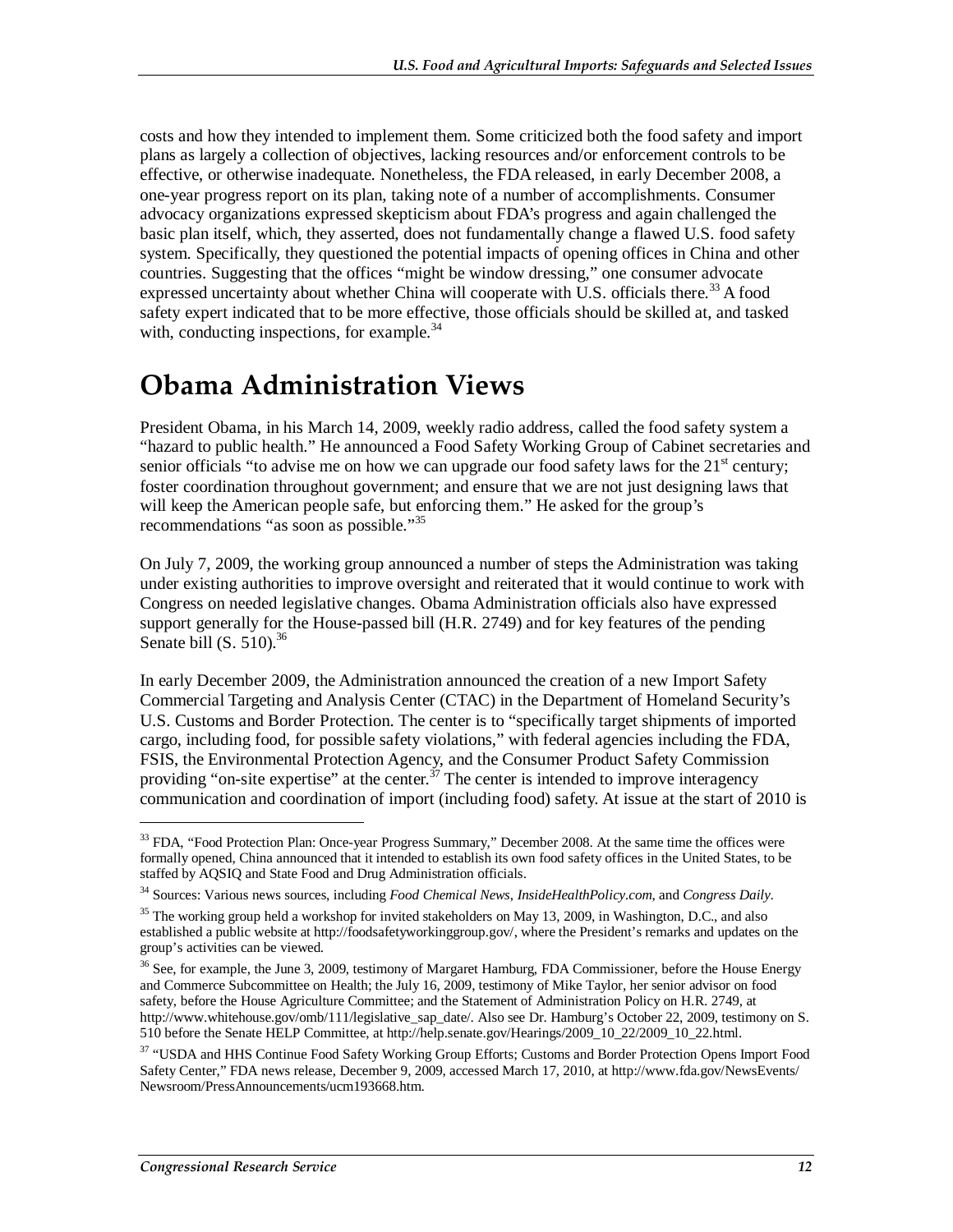how the CTAC's activities will be implemented and incorporated into the existing import safety system, and whether it will improve food import safety oversight.

# **Selected Legislative Issues and Options**

Pending at the close of the  $110<sup>th</sup>$  Congress were at least a dozen major food safety bills that contained provisions addressing some aspect of food import safety. Several of the pending bills focused almost exclusively on the import issue. In the  $111<sup>th</sup>$  Congress, a number of comprehensive food safety bills have been introduced, including H.R. 2749, S. 510, H.R. 875, and H.R. 1332. All contain major provisions aimed at increasing oversight of imported foods, in addition to domestically produced foods. In marking up an FDA food safety bill in June, the House Energy and Commerce Committee used as its starting point H.R. 2749, a redrafted version of a measure offered earlier in 2009 by Representative Dingell (the earlier bill was H.R. 759). More specifically:

- H.R. 2749 would achieve its proposed food safety changes through the FDA's existing structure and authorities, and activities. The bill would set registration fees for both domestic and foreign facilities and for commercial importers to help offset inspection costs; it would also authorize the HHS Secretary to require designated imports to be certified for safety by FDA-accredited third parties, and provide for a system of expedited imports for those who meet additional, presumably higher, standards, among other provisions. H.R. 2749 was amended and approved on June 10, 2009, by the House Energy and Commerce Subcommittee on Health, and on June 17, 2009, by the full committee. It was passed, with several additional modifications, by the full House on July 30, 2009.
- S. 510 by Senator Durbin also focuses on FDA-regulated foods. The bill would require importers to have an effective foreign supplier verification program in place, authorize the HHS Secretary to require certifications of specified food imports from countries where HHS-FDA has certification agreements, and explicitly authorize FDA to conduct foreign equivalency determinations. As noted, the Senate HELP Committee modified and approved S. 510 on November 18, 2009. Floor action was pending in late 2009. (H.R. 1332 by Representative Costa was a similar but not identical legislative approach.)
- H.R. 875 by Representative DeLauro would have provided a blueprint for a new, independent Food Safety Administration (FSA), separated from the current FDA but still within HHS, which would operate a comprehensive new food safety program (but would not include the meat and poultry inspection programs operated by FSIS). With regard to imports, the DeLauro bill would have required the FSA Administrator to establish a system for certifying food imports, either by an accredited foreign government, or, for foods from some types of establishments, by an accredited certifying agent that meets specified standards. Beginning not later than five years after enactment, imports from establishments that are not certified could not enter except through U.S. ports of entry in areas with an accredited food testing laboratory. The DeLauro bill also would have required the Administrator to "routinely" inspect food before or upon entry into the United States to ensure ongoing compliance with the law. Most observers believe the DeLauro bill is unlikely to receive closer consideration in this Congress due to the movement of the Dingell bill.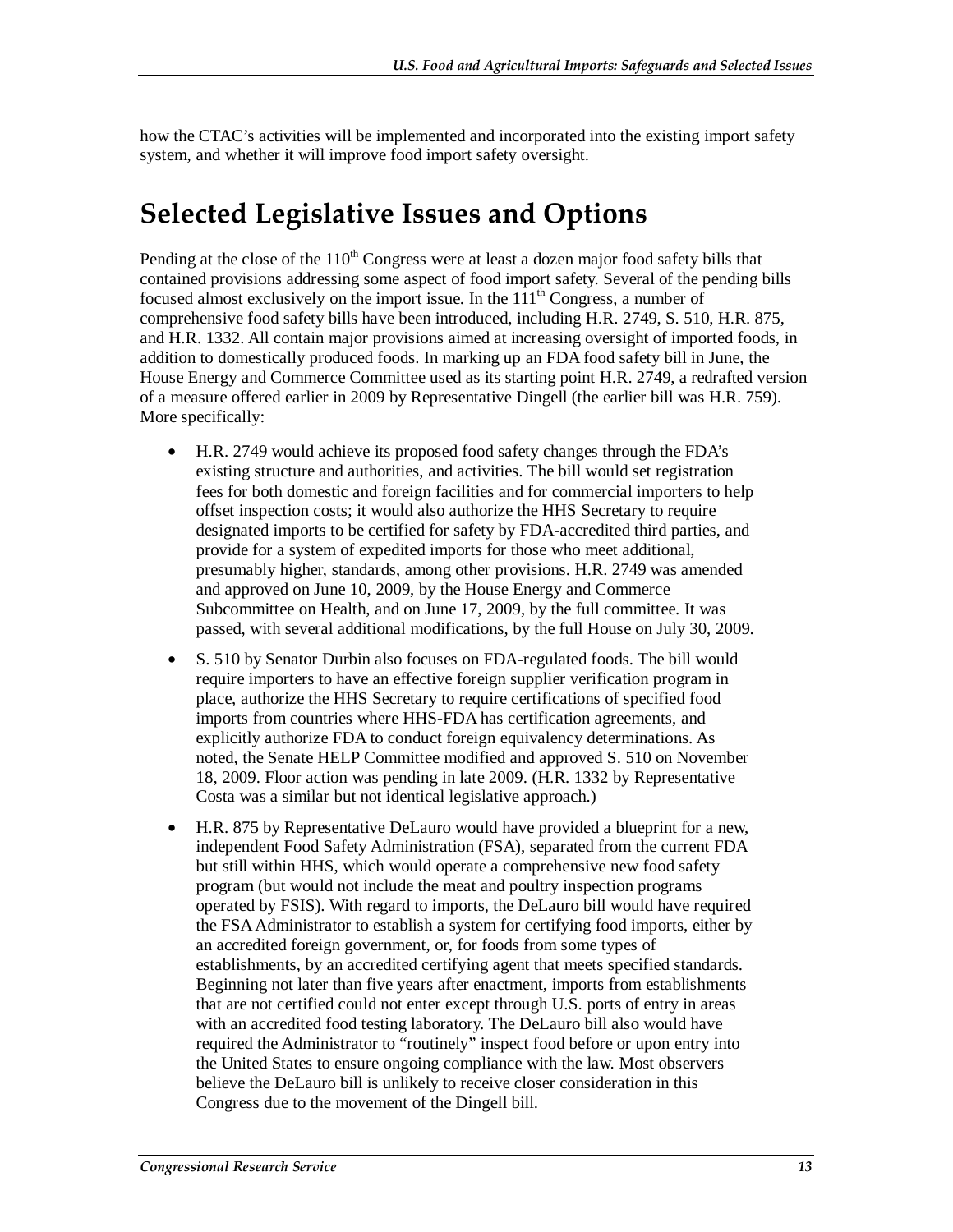Besides the above wide-ranging bills, several other pending measures of more limited scope have provisions potentially impacting food imports. These include S. 429 by Senator Casey, which seeks to address problems, particularly with smuggled food imports, through increased personnel hiring and training, new reporting and data-sharing requirements, new civil penalties for illegally imported meat and poultry products, and certification standards for laboratories that test imports; and S. 92 by Senator Vitter, which targets unsafe seafood imports.

The following selected issues and options have been topics of debate. Where pertinent, provisions in the major bills, H.R. 2749 and S. 510, are noted.

### **Import Certification**

One oft-proposed legislative option that would affect importers directly is specific authorization for FDA to require import certificates for shippers and/or shipments of products, prior to their arrival in the United States. FDA's current statute does not expressly offer this authority. The Bush Administration's plan, for example, called for electronic certificates for products deemed to be of high risk, i.e., those products "that have been shown to pose a threat to public health for U.S. consumers and thus would be unlike other imports where there is no such showing of risk." For such products, FDA would have to negotiate and implement government-to-government agreements whereby an importer would obtain certificates from either the appropriate foreign agency or an accredited third party. This new certification system, which appeared to be based at least in part on the concept of the FSIS foreign equivalency determinations, presumably would have to be consistent with international trade obligations.

In the  $111<sup>th</sup>$  Congress, the House-passed H.R. 2749 directs the HHS Secretary to require, as a condition of granting admission for an imported food article, that a "qualified certifying entity provide a certification that the article complies with specified requirements" of the FFDCA. This requirement would take effect on or after three years from date of enactment. However, the Secretary could only require such certification in the following situations:

- for food imported from a particular country, territory, or region, based on scientific, risk-based evidence, a finding that the government controls there are inadequate to ensure safety such certification would assist in determining the admissibility of the food;
- for a food type for which there is scientific evidence that it could pose a particular risk presenting a threat of serious adverse health consequences or death, if such certification would assist in determining whether the refuse the article admission; or
- for an article imported from a particular country or territory, if the Secretary has an agreement with that government providing for such certification.

Under H.R. 2749, such certification would have to be granted by qualified certifying entities, would have to include any compliance information specified by the Secretary, and would have to be submitted electronically. The information could be provided in any form specified by the Secretary, including a listing of certified facilities or other entities. A qualified certifying entity would have to notify the Secretary whenever it cancels or suspends the certification of a facility or other listed entity. Imports required to have but lacking certification are to be denied entry.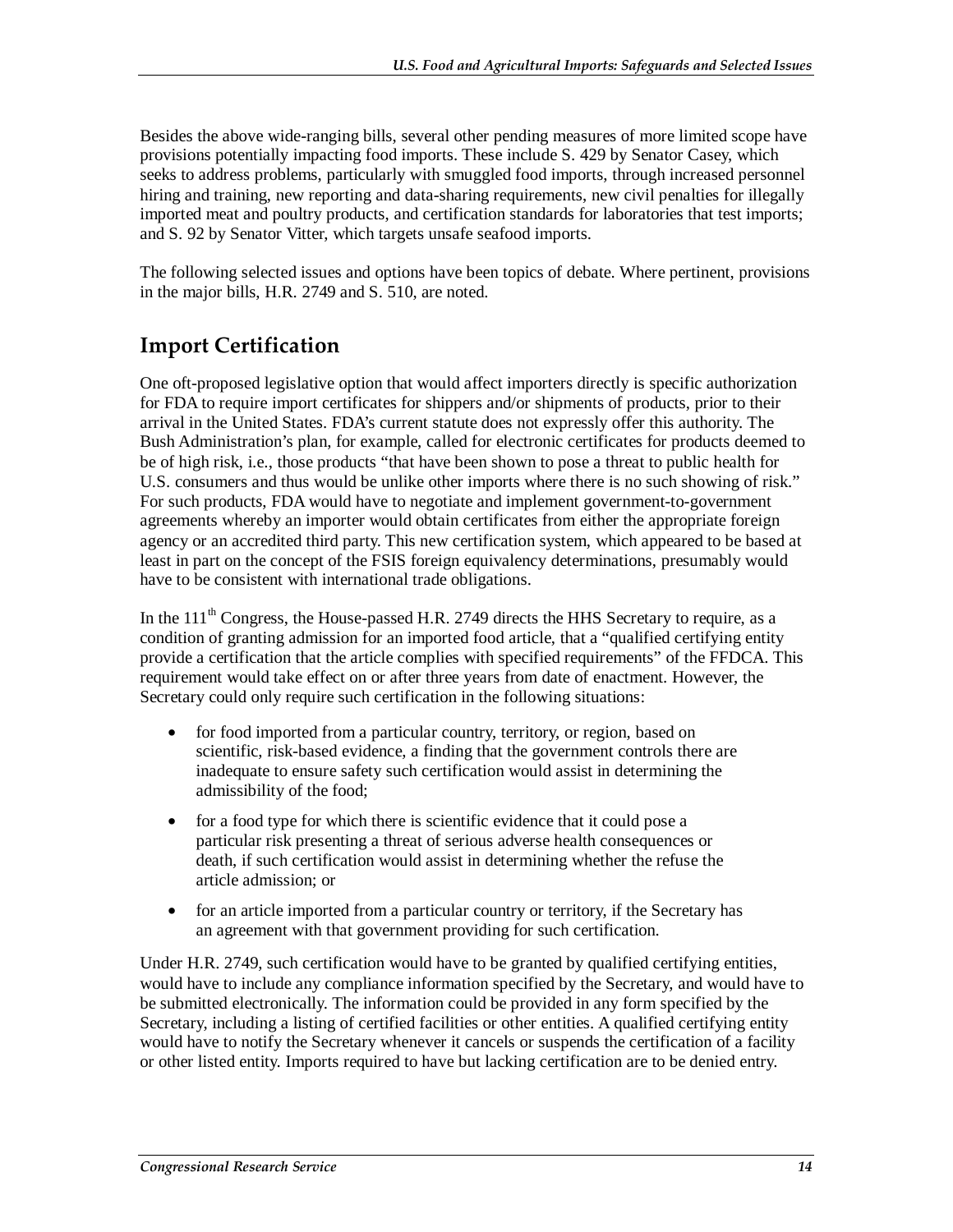S. 510 would authorize the HHS Secretary to require written and electronic certifications, from qualified third parties but specifically for designated foods (based on health considerations such as the risk or origin of a product), from countries with which FDA has an agreement for such a program. Foods that require certification but lack it would be denied import entry under the bill's provisions. S. 510 would first require HHS to designate accrediting bodies (or to designate itself if no such body gains recognition), which in turn would accredit the third parties that are responsible for conducting certification activities. H.R. 2749 appears to be somewhat less detailed with regard to the elements of a certification program than S. 510; for example; it does not appear to authorize explicitly the use of accrediting bodies, but may not prohibit them either.

Both S. 510 and H.R. 2749 provide, in differing ways, explicit authorization for the Secretary to review foreign food safety programs to determine their equivalency to U.S. standards. S. 510 contains another requirement that each importer "perform risk-based foreign supplier verification activities" to verify that imports are meet U.S. requirements. Failure to do so would be a prohibited act under the FFDCA. H.R. 2749 requires importers to comply with "good importer practices," i.e., measures they must take to ensure there is adequate information about an imported food and the compliance with safety requirements by those handling it.

#### **Access to Foreign Facilities**

FDA generally has access to domestic food facilities because it can obtain a warrant or initiate criminal proceedings if it is denied entry—authorities some believe it lacks for overseas establishments. The Bush Administration plan proposed that to "provide parity" between domestic and imported foods, authority should be enacted enabling FDA to block imports of foods by foreign firms that impede entry to their facilities that produce, process, or hold such foods. All of the major pending bills include this provision.

H.R. 2749 would require risk-based inspection of foreign (and domestic) facilities at least once every five years, with higher-risk facilities visited more frequently—the highest-risk ones every 6 to 12 months. However, the HHS Secretary could adjust the inspection schedule, and could authorize foreign country representatives to inspect the foreign facilities. Another provision in the bill would require the establishment of a dedicated FDA foreign inspectorate.

S. 510 specifically requires the HHS Secretary to direct resources to inspections of foreign (as well as domestic) facilities, particularly high-risk ones. The bills also authorize the Secretary to enter into arrangements with foreign governments to facilitate these inspections.

### **Mandatory Recall Authority and Access to Records**

The Bush FDA had requested mandatory recall authority in cases where firms (whether foreign or domestic) are unwilling to do so voluntarily or expeditiously. The agency noted that it already has the authority to seize adulterated or misbranded food, but that may not be practical once a product is in wide distribution. The agency also was seeking authority to give it more access to records in cases of food emergencies. Significantly, a major food industry group, the Grocery Manufacturers Association (GMA), endorsed the proposal for mandatory recall authority.<sup>38</sup> The day after the

<sup>&</sup>lt;sup>38</sup> "GMA Applauds Bush Administration's Focus on Prevention in Effort to Improve Safety of Imported Food," November 6, 2007, press release, at http://www.gmaonline.org/news/docs/NewsRelease.cfm?DocID=1806&.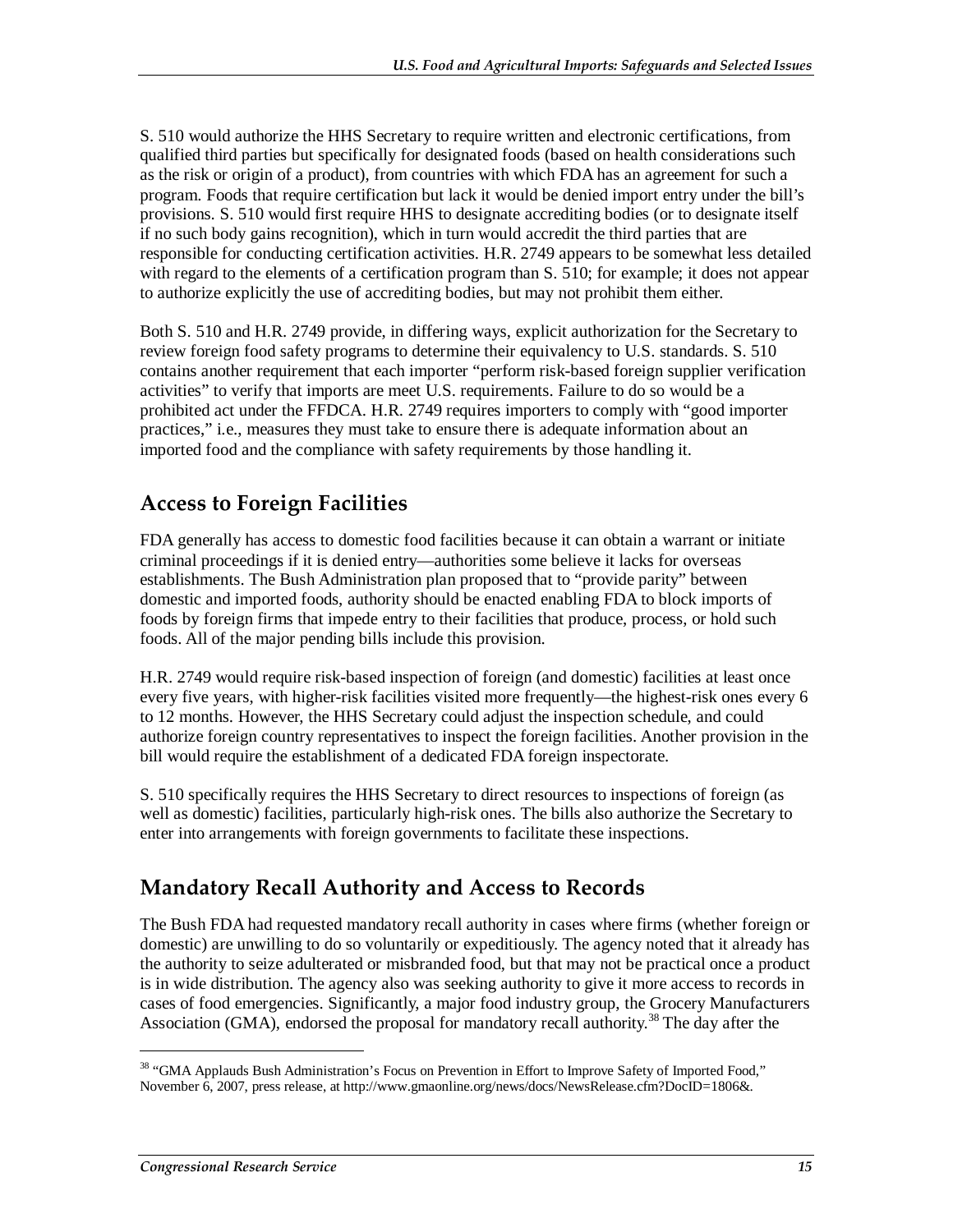Bush Administration proposed it for FDA, a USDA official asserted that the Department does not need similar mandatory recall authority for the meat and poultry products it regulates. Responding to questions on whether he would request such authority, he stated that USDA already has sufficient enforcement tools and that the voluntary approach now in place works well.<sup>39</sup> Others, however, continue to seek it for USDA-regulated foods.

Both major food safety bills contain authority for FDA to require a recall if a person or firm fails to do so voluntarily, although the details of this authority differ somewhat among the bills. The bills also contain new requirements for notifying authorities of potentially unsafe foods, as well as new record-keeping provisions to enable tracking of products. Moreover, several bills including H.R. 2749 would no longer fully exempt farmers and restaurants from some current record-keeping requirements.

### **Funding and Fees**

Most policymakers concede that regardless of the policy approach adopted, additional resources are needed to adequately address import safety problems. According to a report released in early December 2007 by the FDA Science Board, the FDA Commissioner's expert advisory panel, a critical lack of resources has seriously weakened the FDA's scientific basis generally and its mission to protect the food supply particularly. The panel noted that the FDA was unable to "sufficiently monitor either the tremendous volume of products manufactured domestically or the exponential growth of imported products. During the past 35 years, the decrease in FDA funding for inspection of our food supply has forced FDA to impose a 78 percent reduction in food inspections, at a time when the food industry has been rapidly expanding and food importation has exponentially increased." As noted, the Science Board recommended that the overall FDA appropriation (not just for food) be more than doubled over the next several years from its FY2008 level of approximately \$1.5 billion, exclusive of user fees.  $40$ 

FDA and FSIS receive most of their funding through the annual Agriculture, Rural Development, Food and Drug Administration, and Related Agencies Appropriations Act. However, requests for higher appropriations must compete with other priorities throughout the federal discretionary budget. An alternative, to fill perceived shortfalls through new fees on the food industry, often meets with resistance, both from the companies that would have to absorb such costs and from consumer advocates, who have long argued that industry funds might "taint" programs that are first and foremost public health programs.<sup>41</sup>

In fact, congressional appropriators have increased funding for FDA food safety activities for FY2008, FY2009, and FY2010. Nonetheless, H.R. 2749 includes fees to cover the cost of such activities as re-inspection of products initially kept out of commerce, and the auditing of private

<sup>&</sup>lt;sup>39</sup> Dr. Richard Raymond, Undersecretary for Food Safety, November 7, 2007, testimony before the House Agriculture Subcommittee on Livestock, Dairy, and Poultry.

<sup>40</sup> *FDA Science and Mission at Risk*, Report of the Subcommittee on Science and Technology, prepared for the FDA Science Board, November 2007. See also CRS Report RL34334, *The Food and Drug Administration: Budget and Statutory History, FY1980-FY2007*, coordinated by Judith A. Johnson.

 $^{41}$  FDA received additional public funding, including for its food safety activities generally, as part of the FY2008 supplemental appropriation (P.L. 110-252); this increased level was continued by the Consolidated Security, Disaster Assistance, and Continuing Appropriations Act, 2009 (P.L. 110-329). For more information see CRS Report RL34638, *FDA FY2009 Appropriations*, coordinated by Susan Thaul.